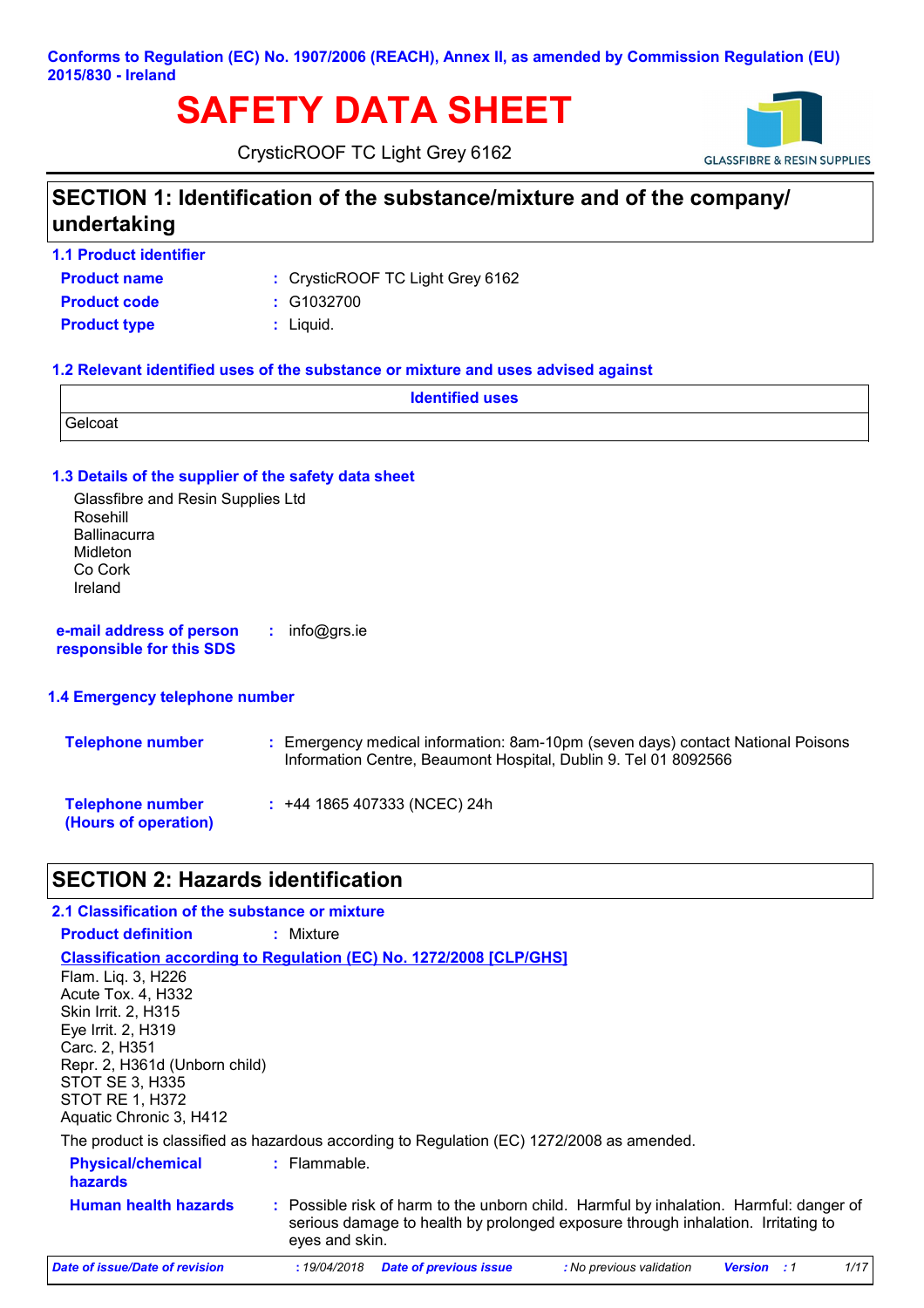### **SECTION 2: Hazards identification**

See Section 11 for more detailed information on health effects and symptoms. See Section 16 for the full text of the H statements declared above.

#### **2.2 Label elements**

|  |  | <b>Hazard pictograms</b> |  |
|--|--|--------------------------|--|
|--|--|--------------------------|--|



| <b>Signal word</b>                                                                                                                                              | : Danger                                                                                                                                                                                                                                                                                                                                                                                                                    |
|-----------------------------------------------------------------------------------------------------------------------------------------------------------------|-----------------------------------------------------------------------------------------------------------------------------------------------------------------------------------------------------------------------------------------------------------------------------------------------------------------------------------------------------------------------------------------------------------------------------|
| <b>Hazard statements</b>                                                                                                                                        | : H226 - Flammable liquid and vapour.<br>H332 - Harmful if inhaled.<br>H319 - Causes serious eye irritation.<br>H315 - Causes skin irritation.<br>H361d - Suspected of damaging the unborn child.<br>H351 - Suspected of causing cancer.<br>H335 - May cause respiratory irritation.<br>H372 - Causes damage to organs through prolonged or repeated exposure.<br>H412 - Harmful to aquatic life with long lasting effects. |
| <b>Precautionary statements</b>                                                                                                                                 |                                                                                                                                                                                                                                                                                                                                                                                                                             |
| <b>Prevention</b>                                                                                                                                               | : P201 - Obtain special instructions before use.<br>P280 - Wear protective gloves. Wear protective clothing. Wear eye/face protection.<br>P210 - Keep away from heat, hot surfaces, sparks, open flames and other ignition<br>sources. No smoking.<br>P273 - Avoid release to the environment.<br>P260 - Do not breathe vapour.                                                                                             |
| <b>Response</b>                                                                                                                                                 | : P304 + P340 - IF INHALED: Remove person to fresh air and keep comfortable for<br>breathing.<br>P303 + P361 + P353 - IF ON SKIN (or hair): Take off immediately all contaminated<br>clothing. Rinse skin with water.                                                                                                                                                                                                       |
| <b>Storage</b>                                                                                                                                                  | : P405 - Store locked up.                                                                                                                                                                                                                                                                                                                                                                                                   |
| <b>Disposal</b>                                                                                                                                                 | : P501 - Dispose of contents and container in accordance with all local, regional,<br>national and international regulations.                                                                                                                                                                                                                                                                                               |
| <b>Hazardous ingredients</b>                                                                                                                                    | : styrene<br>titanium dioxide                                                                                                                                                                                                                                                                                                                                                                                               |
| <b>Supplemental label</b><br>elements                                                                                                                           | : Contains cobalt bis(2-ethylhexanoate). May produce an allergic reaction.                                                                                                                                                                                                                                                                                                                                                  |
| <b>Annex XVII - Restrictions</b><br>on the manufacture,<br>placing on the market and<br>use of certain dangerous<br>substances, mixtures and<br><b>articles</b> | : Not applicable.                                                                                                                                                                                                                                                                                                                                                                                                           |
| <b>2.3 Other hazards</b><br><b>Other hazards which do</b><br>not result in classification                                                                       | : None known.<br>.<br>.                                                                                                                                                                                                                                                                                                                                                                                                     |

### **SECTION 3: Composition/information on ingredients**

**Substance/mixture :** Mixture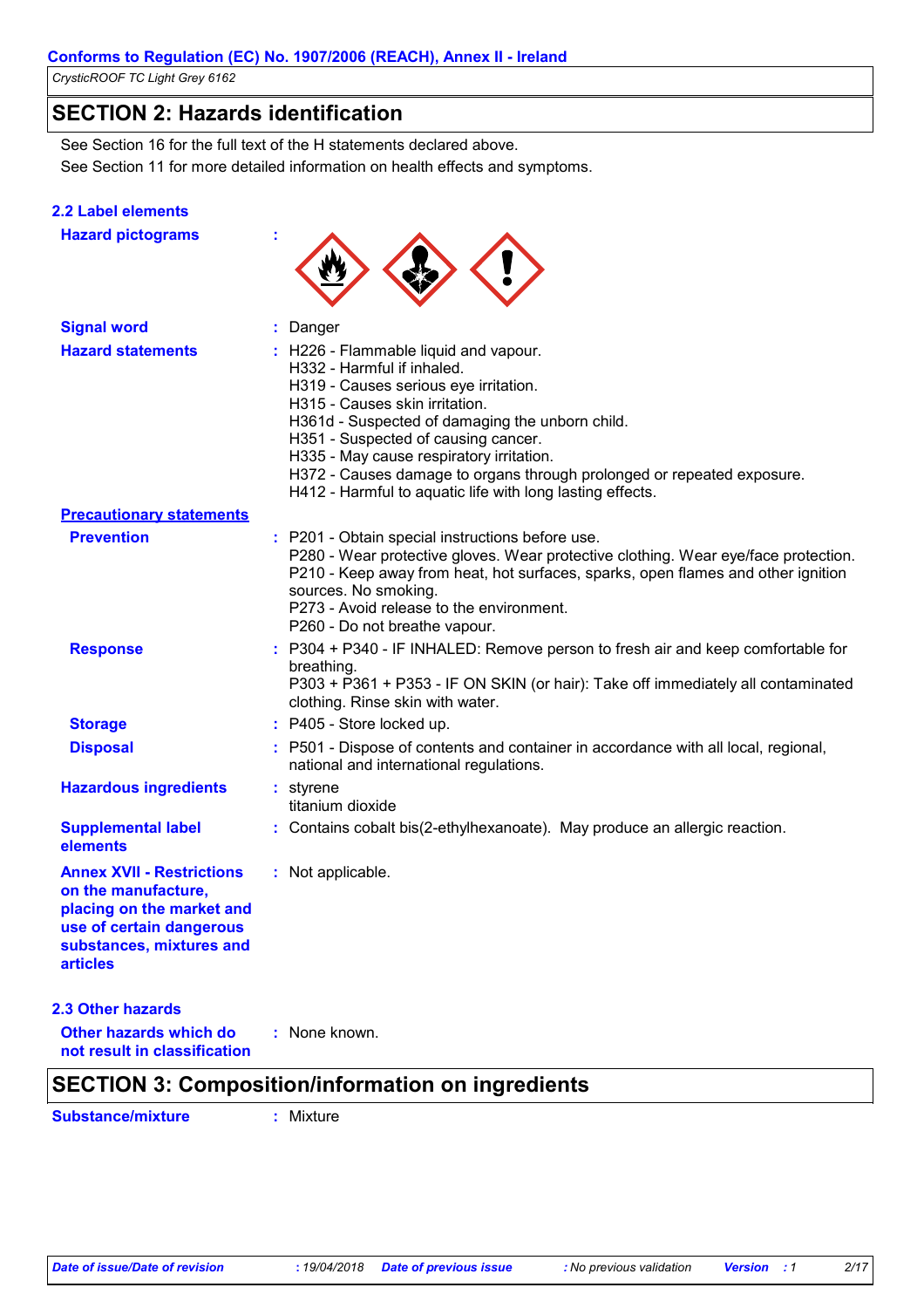### **SECTION 3: Composition/information on ingredients**

|                                   |                                                                                       |                      | <b>Classification</b>                                                                                                                                                                                                                |             |
|-----------------------------------|---------------------------------------------------------------------------------------|----------------------|--------------------------------------------------------------------------------------------------------------------------------------------------------------------------------------------------------------------------------------|-------------|
| <b>Product/ingredient</b><br>name | <b>Identifiers</b>                                                                    | $\frac{9}{6}$        | <b>Regulation (EC) No. 1272/2008 [CLP]</b>                                                                                                                                                                                           | <b>Type</b> |
| styrene                           | REACH#:<br>01-2119457861-32<br>EC: 202-851-5<br>CAS: 100-42-5<br>Index: 601-026-00-0  | $>25 -$<br>$\leq 50$ | Flam. Liq. 3, H226<br>Acute Tox. 4, H332<br>Skin Irrit. 2, H315<br>Eye Irrit. 2, H319<br>Repr. 2, H361d (Unborn child)<br><b>STOT SE 3, H335</b><br>STOT RE 1, H372 (hearing organs)<br>Asp. Tox. 1, H304<br>Aquatic Chronic 3, H412 | [1] [2]     |
| titanium dioxide                  | REACH#:<br>01-2119489379-17<br>EC: 236-675-5<br>CAS: 13463-67-7                       | $\leq 5$             | Carc. 2, H351 (inhalation)                                                                                                                                                                                                           | [1] [2]     |
| oxybenzone                        | EC: 205-031-5<br>CAS: 131-57-7                                                        | $≤0.3$               | Aquatic Acute 1, H400 (M=10)<br>Aquatic Chronic 2, H411                                                                                                                                                                              | $[1]$       |
| 2-(2-butoxyethoxy)<br>ethanol     | REACH #:<br>01-2119475104-44<br>EC: 203-961-6<br>CAS: 112-34-5<br>Index: 603-096-00-8 | ≤0.1                 | Eye Irrit. 2, H319                                                                                                                                                                                                                   | [1] [2]     |
| 1-methoxy-2-propanol              | REACH#:<br>01-2119457435-35<br>EC: 203-539-1<br>CAS: 107-98-2<br>Index: 603-064-00-3  | ≤0.1                 | Flam. Liq. 3, H226<br><b>STOT SE 3, H336</b>                                                                                                                                                                                         | [1] [2]     |
| phenol                            | EC: 203-632-7<br>CAS: 108-95-2<br>Index: 604-001-00-2                                 | < 0.1                | Acute Tox. 3, H301<br>Acute Tox. 3, H311<br>Acute Tox. 3, H331<br>Skin Corr. 1B, H314<br>Eye Dam. 1, H318<br>Muta. 2, H341<br><b>STOT RE 2, H373</b>                                                                                 | [1] [2]     |
|                                   |                                                                                       |                      | See Section 16 for the full text of the H<br>statements declared above.                                                                                                                                                              |             |

There are no additional ingredients present which, within the current knowledge of the supplier and in the concentrations applicable, are classified as hazardous to health or the environment, are PBTs or vPvBs or have been assigned a workplace exposure limit and hence require reporting in this section.

**Type** 

[1] Substance classified with a health or environmental hazard

[2] Substance with a workplace exposure limit

[3] Substance meets the criteria for PBT according to Regulation (EC) No. 1907/2006, Annex XIII

[4] Substance meets the criteria for vPvB according to Regulation (EC) No. 1907/2006, Annex XIII

[5] Substance of equivalent concern

[6] Additional disclosure due to company policy

Occupational exposure limits, if available, are listed in Section 8.

### **SECTION 4: First aid measures**

#### **4.1 Description of first aid measures**

- **Eye contact :**
- : Immediately flush eyes with plenty of water, occasionally lifting the upper and lower eyelids. Check for and remove any contact lenses. Continue to rinse for at least 10 minutes. Get medical attention.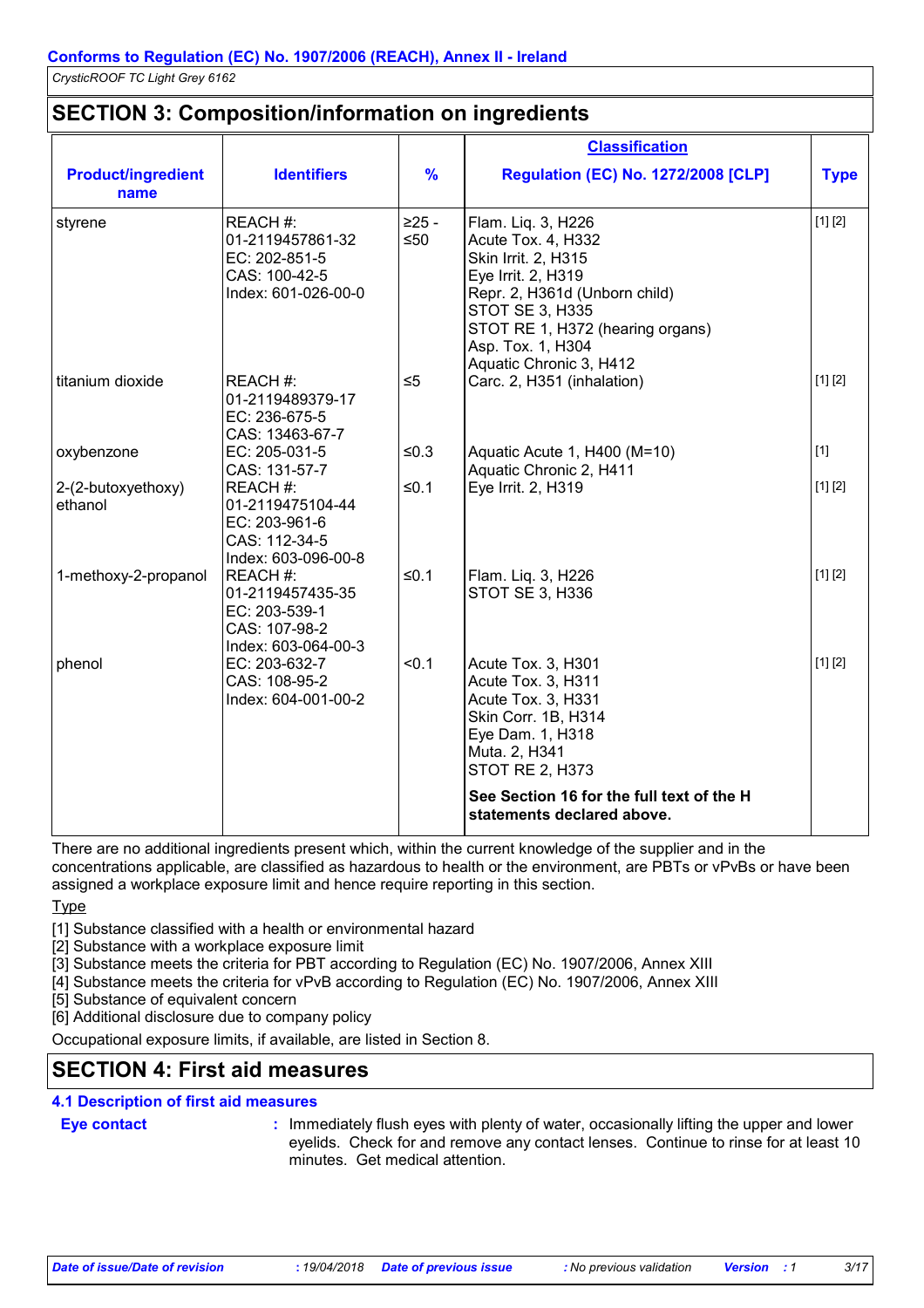### **SECTION 4: First aid measures**

| <b>Inhalation</b>                 | : Remove victim to fresh air and keep at rest in a position comfortable for breathing.<br>If it is suspected that fumes are still present, the rescuer should wear an appropriate<br>mask or self-contained breathing apparatus. If not breathing, if breathing is irregular<br>or if respiratory arrest occurs, provide artificial respiration or oxygen by trained<br>personnel. It may be dangerous to the person providing aid to give mouth-to-mouth<br>resuscitation. Get medical attention. If necessary, call a poison center or physician.<br>If unconscious, place in recovery position and get medical attention immediately.<br>Maintain an open airway. Loosen tight clothing such as a collar, tie, belt or<br>waistband.                                   |
|-----------------------------------|---------------------------------------------------------------------------------------------------------------------------------------------------------------------------------------------------------------------------------------------------------------------------------------------------------------------------------------------------------------------------------------------------------------------------------------------------------------------------------------------------------------------------------------------------------------------------------------------------------------------------------------------------------------------------------------------------------------------------------------------------------------------------|
| <b>Skin contact</b>               | : Flush contaminated skin with plenty of water. Remove contaminated clothing and<br>shoes. Continue to rinse for at least 10 minutes. Get medical attention. Wash<br>clothing before reuse. Clean shoes thoroughly before reuse.                                                                                                                                                                                                                                                                                                                                                                                                                                                                                                                                          |
| <b>Ingestion</b>                  | : Wash out mouth with water. Remove dentures if any. Remove victim to fresh air<br>and keep at rest in a position comfortable for breathing. If material has been<br>swallowed and the exposed person is conscious, give small quantities of water to<br>drink. Stop if the exposed person feels sick as vomiting may be dangerous. Do not<br>induce vomiting unless directed to do so by medical personnel. If vomiting occurs,<br>the head should be kept low so that vomit does not enter the lungs. Get medical<br>attention. Never give anything by mouth to an unconscious person. If unconscious,<br>place in recovery position and get medical attention immediately. Maintain an open<br>airway. Loosen tight clothing such as a collar, tie, belt or waistband. |
| <b>Protection of first-aiders</b> | : No action shall be taken involving any personal risk or without suitable training. If it<br>is suspected that fumes are still present, the rescuer should wear an appropriate<br>mask or self-contained breathing apparatus. It may be dangerous to the person<br>providing aid to give mouth-to-mouth resuscitation.                                                                                                                                                                                                                                                                                                                                                                                                                                                   |

#### **4.2 Most important symptoms and effects, both acute and delayed**

| <b>Potential acute health effects</b> |                                                                                                                                                                           |
|---------------------------------------|---------------------------------------------------------------------------------------------------------------------------------------------------------------------------|
| <b>Eye contact</b>                    | : Causes serious eye irritation.                                                                                                                                          |
| <b>Inhalation</b>                     | : Harmful if inhaled. May cause respiratory irritation.                                                                                                                   |
| <b>Skin contact</b>                   | : Causes skin irritation.                                                                                                                                                 |
| <b>Ingestion</b>                      | : No known significant effects or critical hazards.                                                                                                                       |
| <b>Over-exposure signs/symptoms</b>   |                                                                                                                                                                           |
| <b>Eye contact</b>                    | : Adverse symptoms may include the following:<br>pain or irritation<br>watering<br>redness                                                                                |
| <b>Inhalation</b>                     | : Adverse symptoms may include the following:<br>respiratory tract irritation<br>coughing<br>reduced foetal weight<br>increase in foetal deaths<br>skeletal malformations |
| <b>Skin contact</b>                   | : Adverse symptoms may include the following:<br>irritation<br>redness<br>reduced foetal weight<br>increase in foetal deaths<br>skeletal malformations                    |
| <b>Ingestion</b>                      | : Adverse symptoms may include the following:<br>reduced foetal weight<br>increase in foetal deaths<br>skeletal malformations                                             |
|                                       | 4.3 Indication of any immediate medical attention and special treatment needed                                                                                            |
| <b>Notes to physician</b>             | : Treat symptomatically. Contact poison treatment specialist immediately if large<br>quantities have been ingested or inhaled.                                            |

*Date of issue/Date of revision* **:** *19/04/2018 Date of previous issue : No previous validation Version : 1 4/17*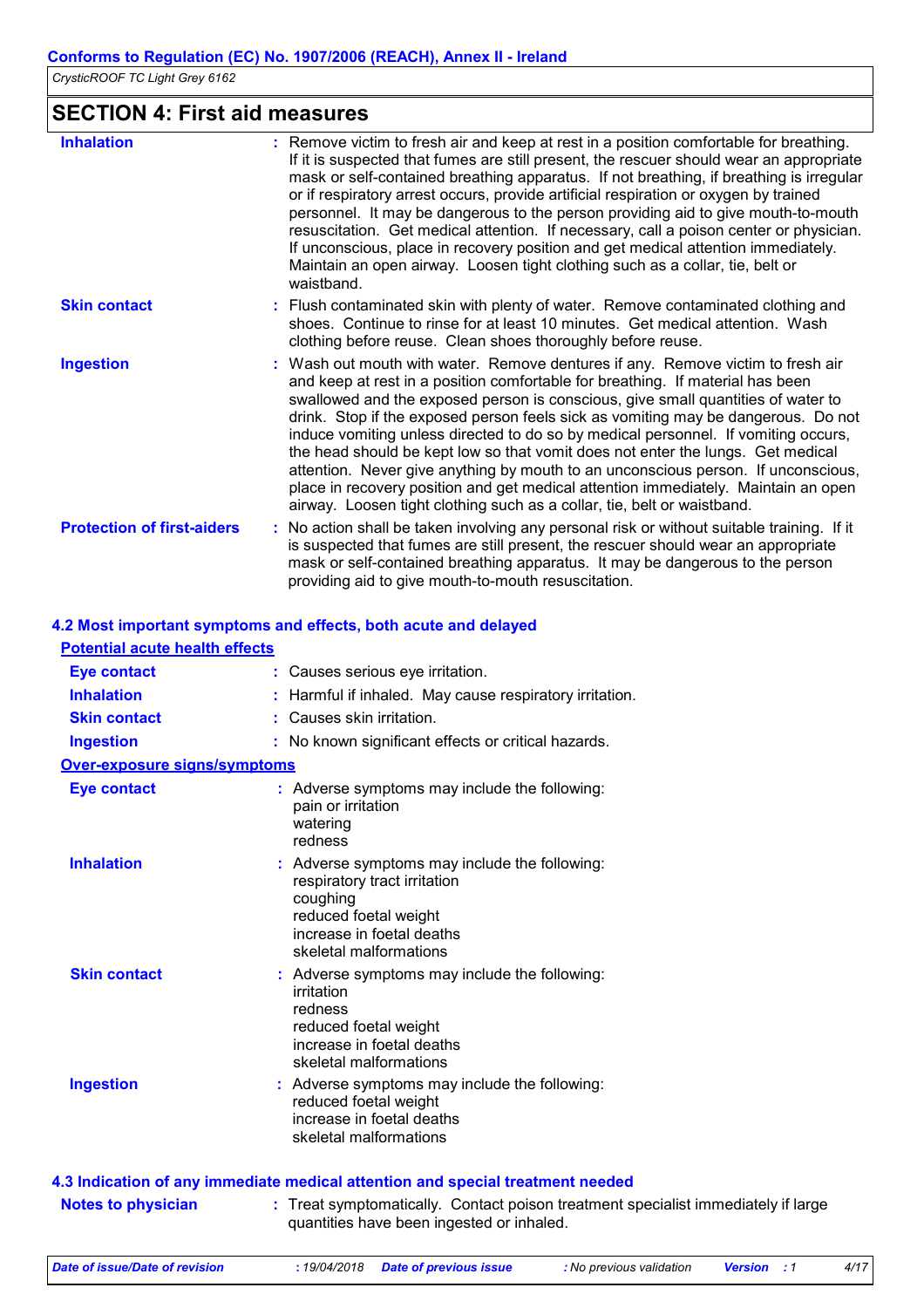### **SECTION 4: First aid measures**

**Specific treatments :** No specific treatment.

### **SECTION 5: Firefighting measures**

| 5.1 Extinguishing media                                  |                                                                                                                                                                                                                                                                                                                                                                                                                                    |
|----------------------------------------------------------|------------------------------------------------------------------------------------------------------------------------------------------------------------------------------------------------------------------------------------------------------------------------------------------------------------------------------------------------------------------------------------------------------------------------------------|
| <b>Suitable extinguishing</b><br>media                   | : Use dry chemical, $CO2$ , water spray (fog) or foam.                                                                                                                                                                                                                                                                                                                                                                             |
| <b>Unsuitable extinguishing</b><br>media                 | : Do not use water jet.                                                                                                                                                                                                                                                                                                                                                                                                            |
|                                                          | 5.2 Special hazards arising from the substance or mixture                                                                                                                                                                                                                                                                                                                                                                          |
| <b>Hazards from the</b><br>substance or mixture          | : Flammable liquid and vapour. Runoff to sewer may create fire or explosion hazard.<br>In a fire or if heated, a pressure increase will occur and the container may burst, with<br>the risk of a subsequent explosion. This material is harmful to aquatic life with long<br>lasting effects. Fire water contaminated with this material must be contained and<br>prevented from being discharged to any waterway, sewer or drain. |
| <b>Hazardous thermal</b><br>decomposition products       | : Decomposition products may include the following materials:<br>carbon dioxide<br>carbon monoxide<br>metal oxide/oxides                                                                                                                                                                                                                                                                                                           |
| <b>5.3 Advice for firefighters</b>                       |                                                                                                                                                                                                                                                                                                                                                                                                                                    |
| <b>Special protective actions</b><br>for fire-fighters   | : Promptly isolate the scene by removing all persons from the vicinity of the incident if<br>there is a fire. No action shall be taken involving any personal risk or without<br>suitable training. Move containers from fire area if this can be done without risk.<br>Use water spray to keep fire-exposed containers cool.                                                                                                      |
| <b>Special protective</b><br>equipment for fire-fighters | : Fire-fighters should wear appropriate protective equipment and self-contained<br>breathing apparatus (SCBA) with a full face-piece operated in positive pressure<br>mode. Clothing for fire-fighters (including helmets, protective boots and gloves)<br>conforming to European standard EN 469 will provide a basic level of protection for<br>chemical incidents.                                                              |

### **SECTION 6: Accidental release measures**

|                                                          | 6.1 Personal precautions, protective equipment and emergency procedures                                                                                                                                                                                                                                                                                                                                                                                                                        |
|----------------------------------------------------------|------------------------------------------------------------------------------------------------------------------------------------------------------------------------------------------------------------------------------------------------------------------------------------------------------------------------------------------------------------------------------------------------------------------------------------------------------------------------------------------------|
| For non-emergency<br>personnel                           | : No action shall be taken involving any personal risk or without suitable training.<br>Evacuate surrounding areas. Keep unnecessary and unprotected personnel from<br>entering. Do not touch or walk through spilt material. Shut off all ignition sources.<br>No flares, smoking or flames in hazard area. Avoid breathing vapour or mist.<br>Provide adequate ventilation. Wear appropriate respirator when ventilation is<br>inadequate. Put on appropriate personal protective equipment. |
|                                                          | For emergency responders : If specialised clothing is required to deal with the spillage, take note of any<br>information in Section 8 on suitable and unsuitable materials. See also the<br>information in "For non-emergency personnel".                                                                                                                                                                                                                                                     |
| <b>6.2 Environmental</b><br>precautions                  | : Avoid dispersal of spilt material and runoff and contact with soil, waterways, drains<br>and sewers. Inform the relevant authorities if the product has caused environmental<br>pollution (sewers, waterways, soil or air). Water polluting material. May be harmful<br>to the environment if released in large quantities.                                                                                                                                                                  |
| 6.3 Methods and material for containment and cleaning up |                                                                                                                                                                                                                                                                                                                                                                                                                                                                                                |
| <b>Small spill</b>                                       | : Stop leak if without risk. Move containers from spill area. Use spark-proof tools and<br>explosion-proof equipment. Dilute with water and mon up if water-soluble                                                                                                                                                                                                                                                                                                                            |

explosion-proof equipment. Dilute with water and mop up if water-soluble. Alternatively, or if water-insoluble, absorb with an inert dry material and place in an appropriate waste disposal container. Dispose of via a licensed waste disposal contractor.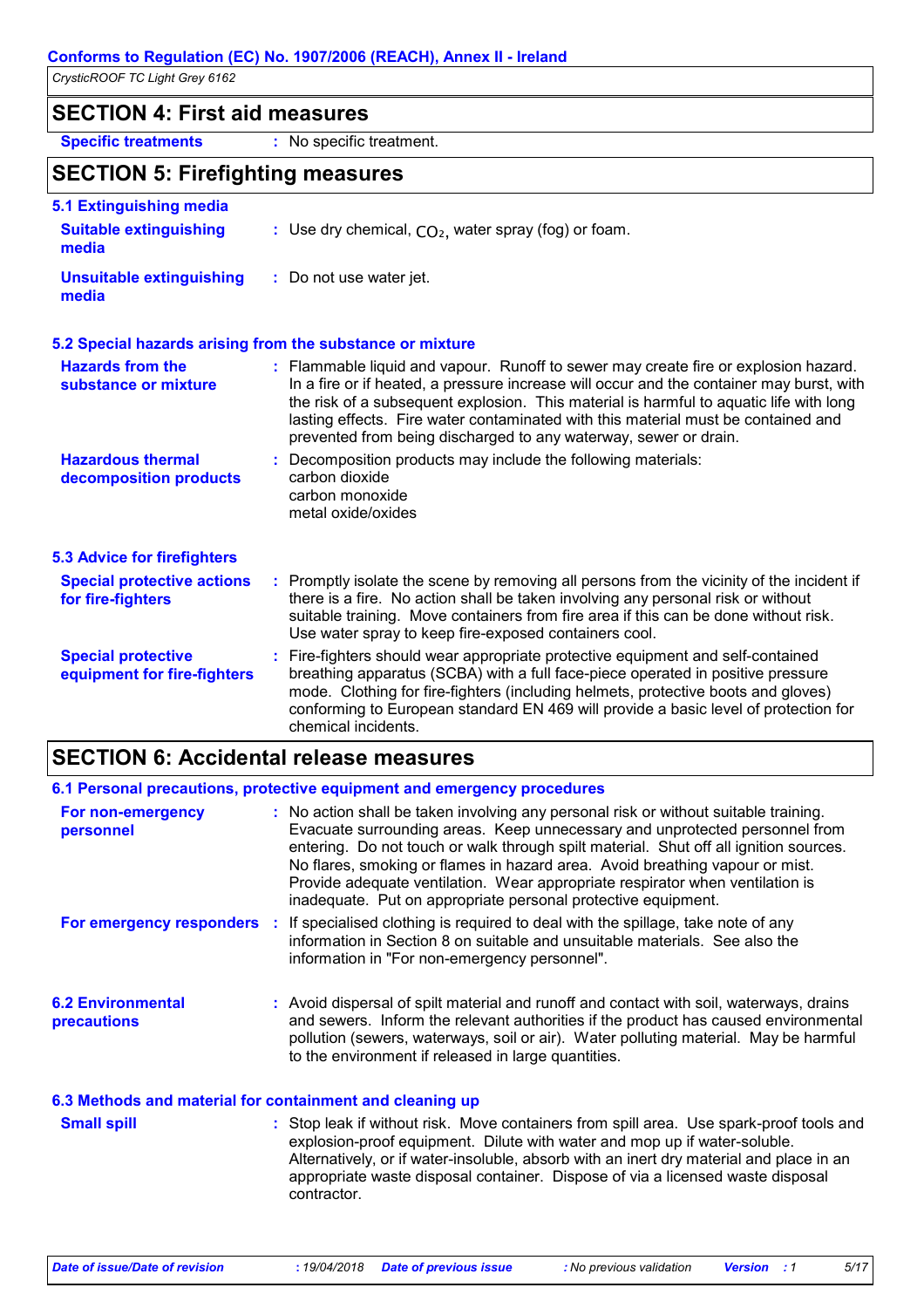### **SECTION 6: Accidental release measures**

| <b>Large spill</b>                        | : Stop leak if without risk. Move containers from spill area. Use spark-proof tools and<br>explosion-proof equipment. Approach the release from upwind. Prevent entry into<br>sewers, water courses, basements or confined areas. Wash spillages into an<br>effluent treatment plant or proceed as follows. Contain and collect spillage with non-<br>combustible, absorbent material e.g. sand, earth, vermiculite or diatomaceous earth<br>and place in container for disposal according to local regulations. Dispose of via a<br>licensed waste disposal contractor. Contaminated absorbent material may pose the<br>same hazard as the spilt product. |
|-------------------------------------------|------------------------------------------------------------------------------------------------------------------------------------------------------------------------------------------------------------------------------------------------------------------------------------------------------------------------------------------------------------------------------------------------------------------------------------------------------------------------------------------------------------------------------------------------------------------------------------------------------------------------------------------------------------|
| 6.4 Reference to other<br><b>sections</b> | : See Section 1 for emergency contact information.<br>See Section 8 for information on appropriate personal protective equipment.<br>See Section 13 for additional waste treatment information.                                                                                                                                                                                                                                                                                                                                                                                                                                                            |

### **SECTION 7: Handling and storage**

The information in this section contains generic advice and guidance. The list of Identified Uses in Section 1 should be consulted for any available use-specific information provided in the Exposure Scenario(s).

#### **7.1 Precautions for safe handling**

| <b>Protective measures</b>                       | : Put on appropriate personal protective equipment (see Section 8). Avoid exposure -<br>obtain special instructions before use. Avoid exposure during pregnancy. Do not<br>handle until all safety precautions have been read and understood. Do not get in<br>eyes or on skin or clothing. Do not breathe vapour or mist. Do not ingest. Avoid<br>release to the environment. Use only with adequate ventilation. Wear appropriate<br>respirator when ventilation is inadequate. Do not enter storage areas and confined<br>spaces unless adequately ventilated. Keep in the original container or an approved<br>alternative made from a compatible material, kept tightly closed when not in use.<br>Store and use away from heat, sparks, open flame or any other ignition source. Use<br>explosion-proof electrical (ventilating, lighting and material handling) equipment.<br>Use only non-sparking tools. Take precautionary measures against electrostatic<br>discharges. Empty containers retain product residue and can be hazardous. Do not<br>reuse container. |
|--------------------------------------------------|-----------------------------------------------------------------------------------------------------------------------------------------------------------------------------------------------------------------------------------------------------------------------------------------------------------------------------------------------------------------------------------------------------------------------------------------------------------------------------------------------------------------------------------------------------------------------------------------------------------------------------------------------------------------------------------------------------------------------------------------------------------------------------------------------------------------------------------------------------------------------------------------------------------------------------------------------------------------------------------------------------------------------------------------------------------------------------|
| <b>Advice on general</b><br>occupational hygiene | : Eating, drinking and smoking should be prohibited in areas where this material is<br>handled, stored and processed. Workers should wash hands and face before<br>eating, drinking and smoking. Remove contaminated clothing and protective<br>equipment before entering eating areas. See also Section 8 for additional<br>information on hygiene measures.                                                                                                                                                                                                                                                                                                                                                                                                                                                                                                                                                                                                                                                                                                               |

#### **7.2 Conditions for safe storage, including any incompatibilities**

Store in accordance with local regulations. Store in a segregated and approved area. Store in original container protected from direct sunlight in a dry, cool and well-ventilated area, away from incompatible materials (see Section 10) and food and drink. Store locked up. Eliminate all ignition sources. Separate from oxidizing materials. Keep container tightly closed and sealed until ready for use. Containers that have been opened must be carefully resealed and kept upright to prevent leakage. Do not store in unlabelled containers. Use appropriate containment to avoid environmental contamination.

#### **Seveso Directive - Reporting thresholds (in tonnes)**

#### **Danger criteria**

| <b>Category</b>                                                    | <b>threshold</b> | Notification and MAPP Safety report threshold |  |
|--------------------------------------------------------------------|------------------|-----------------------------------------------|--|
| <b>P5c:</b> Flammable liquids 2 and 3 not falling under P5a or P5b | 5000             | 50000                                         |  |

#### **7.3 Specific end use(s)**

| <b>Recommendations</b>     | $:$ Not a |
|----------------------------|-----------|
| Industrial sector specific | : Not a   |
| <b>solutions</b>           |           |

vailable vailable.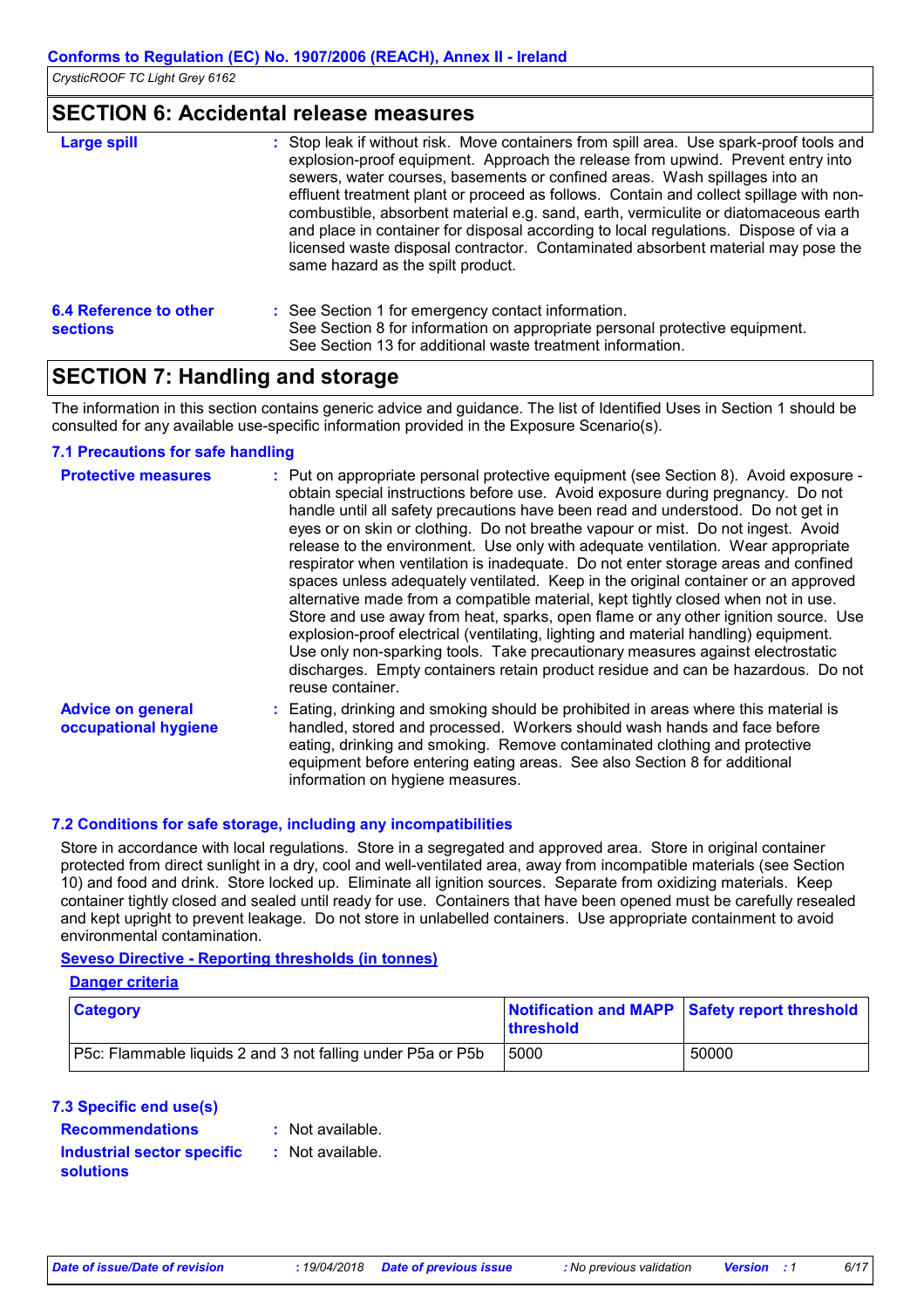### **SECTION 8: Exposure controls/personal protection**

The list of Identified Uses in Section 1 should be consulted for any available use-specific information provided in the Exposure Scenario(s).

#### **8.1 Control parameters**

#### **Occupational exposure limits**

| <b>Product/ingredient name</b> | <b>Exposure limit values</b>                                                                                                                                                                              |
|--------------------------------|-----------------------------------------------------------------------------------------------------------------------------------------------------------------------------------------------------------|
| styrene                        | NAOSH (Ireland, 3/2016).<br>OELV-8hr: 20 ppm 8 hours.<br>OELV-8hr: 85 mg/m <sup>3</sup> 8 hours.<br>OELV-15min: 40 ppm 15 minutes.                                                                        |
| titanium dioxide               | OELV-15min: 170 mg/m <sup>3</sup> 15 minutes.<br>NAOSH (Ireland, 3/2016).<br>OELV-8hr: 10 mg/m <sup>3</sup> 8 hours. Form: inhalable dust<br>OELV-8hr: 4 mg/m <sup>3</sup> 8 hours. Form: respirable dust |
| 2-(2-butoxyethoxy) ethanol     | NAOSH (Ireland, 3/2016).<br>OELV-8hr: 10 ppm 8 hours.<br>OELV-15min: 101.2 mg/m <sup>3</sup> 15 minutes.<br>OELV-8hr: 67.5 mg/m <sup>3</sup> 8 hours.<br>OELV-15min: 15 ppm 15 minutes.                   |
| 1-methoxy-2-propanol           | NAOSH (Ireland, 3/2016).<br>OELV-8hr: 100 ppm 8 hours.<br>OELV-8hr: 375 mg/m <sup>3</sup> 8 hours.<br>OELV-15min: 150 ppm 15 minutes.<br>OELV-15min: 568 mg/m <sup>3</sup> 15 minutes.                    |
| phenol                         | NAOSH (Ireland, 3/2016). Absorbed through skin.<br>OELV-8hr: 2 ppm 8 hours.<br>OELV-8hr: 8 mg/m <sup>3</sup> 8 hours.<br>OELV-15min: 16 mg/m <sup>3</sup> 15 minutes.<br>OELV-15min: 4 ppm 15 minutes.    |

**Recommended monitoring procedures :** If this product contains ingredients with exposure limits, personal, workplace atmosphere or biological monitoring may be required to determine the effectiveness of the ventilation or other control measures and/or the necessity to use respiratory protective equipment. Reference should be made to monitoring standards, such as the following: European Standard EN 689 (Workplace atmospheres - Guidance for the assessment of exposure by inhalation to chemical agents for comparison with limit values and measurement strategy) European Standard EN 14042 (Workplace atmospheres - Guide for the application and use of procedures for the assessment of exposure to chemical and biological agents) European Standard EN 482 (Workplace atmospheres - General requirements for the performance of procedures for the measurement of chemical agents) Reference to national guidance documents for methods for the determination of hazardous substances will also be required.

#### **DNELs/DMELs**

| <b>Product/ingredient name</b> | <b>Type</b> | <b>Exposure</b>               | <b>Value</b>        | <b>Population</b>                | <b>Effects</b>                |
|--------------------------------|-------------|-------------------------------|---------------------|----------------------------------|-------------------------------|
| styrene                        | <b>DNEL</b> | Short term<br>Inhalation      | 289 mg/ $m3$        | Workers                          | Systemic                      |
|                                | <b>DNEL</b> | Short term<br>Inhalation      | 306 mg/ $m3$        | Workers                          | Local                         |
|                                | <b>DNEL</b> | Long term Dermal              | 406 mg/kg<br>bw/day | Workers                          | Systemic                      |
|                                | <b>DNEL</b> | Long term<br>Inhalation       | $85 \text{ mg/m}^3$ | Workers                          | Systemic                      |
|                                | DNEL        | Short term<br>Inhalation      | mª                  | 174.25 mg/ Consumers             | Systemic                      |
|                                | <b>DNEL</b> | Short term<br>Inhalation      | 182.75 mg/<br>mª    | <b>Consumers</b>                 | Local                         |
|                                | <b>DNEL</b> | Long term Dermal              | 343 mg/kg<br>bw/day | Consumers                        | Systemic                      |
|                                | <b>DNEL</b> | Long term                     |                     | 10.2 mg/m <sup>3</sup> Consumers | Systemic                      |
| Date of issue/Date of revision | :19/04/2018 | <b>Date of previous issue</b> |                     | : No previous validation         | 7/17<br><b>Version</b><br>: 1 |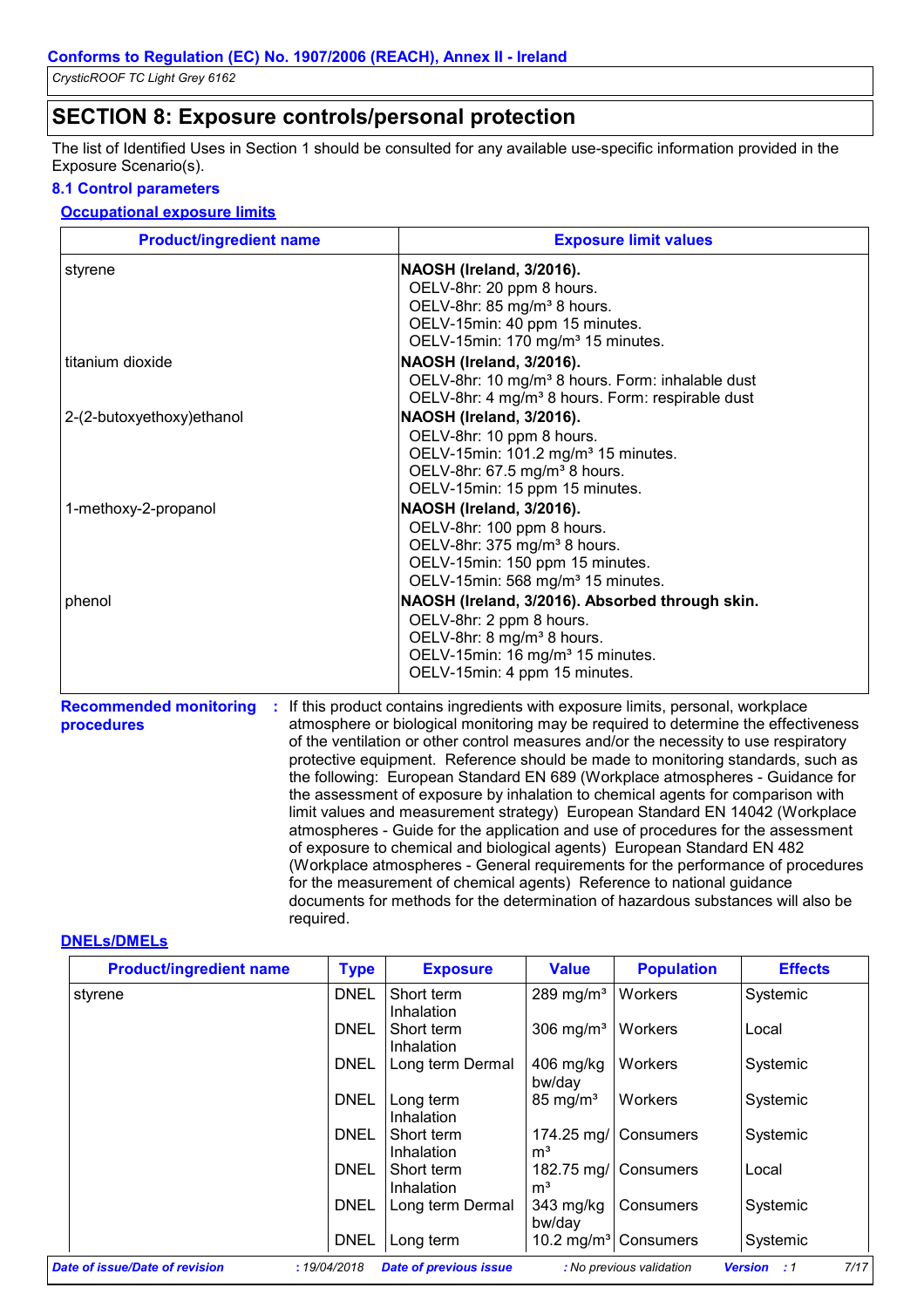### **SECTION 8: Exposure controls/personal protection**

|                  | <b>DNEL</b> | Inhalation<br>Long term Oral | $2.1 \text{ mg/kg}$<br>bw/day | Consumers | Systemic |
|------------------|-------------|------------------------------|-------------------------------|-----------|----------|
| titanium dioxide | <b>DNEL</b> | Long term<br>Inhalation      | 10 mg/m <sup>3</sup>          | Workers   | Local    |

#### **PNECs**

| <b>Product/ingredient name</b> | <b>Compartment Detail</b> | <b>Value</b>      | <b>Method Detail</b> |
|--------------------------------|---------------------------|-------------------|----------------------|
| styrene                        | Fresh water               | 0.028 mg/l        |                      |
|                                | Marine water              | 0.0028 mg/l       |                      |
|                                | Fresh water sediment      | $0.614$ mg/kg dwt |                      |
|                                | Marine water sediment     | 0.0614 mg/kg dwt  |                      |
|                                | Soil                      | 0.2 mg/kg dwt     |                      |
|                                | Sewage Treatment          | $5$ mg/l          |                      |
|                                | Plant                     |                   |                      |
| titanium dioxide               | Fresh water               | $0.127$ mg/l      |                      |
|                                | Marine water              | ≥1 mg/l           |                      |
|                                | Fresh water sediment      | ≥1000 mg/l        |                      |
|                                | Marine water sediment     | $≥100$ mg/l       |                      |
|                                | Soil                      | $100$ mg/l        |                      |
|                                | Sewage Treatment          | $≥100$ mg/l       |                      |
|                                | Plant                     |                   |                      |

| <b>8.2 Exposure controls</b>               |                                                                                                                                                                                                                                                                                                                                                                                                                                                                                                                                                                                                                           |  |  |  |  |
|--------------------------------------------|---------------------------------------------------------------------------------------------------------------------------------------------------------------------------------------------------------------------------------------------------------------------------------------------------------------------------------------------------------------------------------------------------------------------------------------------------------------------------------------------------------------------------------------------------------------------------------------------------------------------------|--|--|--|--|
| <b>Appropriate engineering</b><br>controls | : Use only with adequate ventilation. Use process enclosures, local exhaust<br>ventilation or other engineering controls to keep worker exposure to airborne<br>contaminants below any recommended or statutory limits. The engineering<br>controls also need to keep gas, vapour or dust concentrations below any lower<br>explosive limits. Use explosion-proof ventilation equipment.                                                                                                                                                                                                                                  |  |  |  |  |
| <b>Individual protection measures</b>      |                                                                                                                                                                                                                                                                                                                                                                                                                                                                                                                                                                                                                           |  |  |  |  |
| <b>Hygiene measures</b>                    | : Wash hands, forearms and face thoroughly after handling chemical products,<br>before eating, smoking and using the lavatory and at the end of the working period.<br>Appropriate techniques should be used to remove potentially contaminated clothing.<br>Wash contaminated clothing before reusing. Ensure that eyewash stations and<br>safety showers are close to the workstation location.                                                                                                                                                                                                                         |  |  |  |  |
| <b>Eye/face protection</b>                 | Safety eyewear complying with an approved standard should be used when a risk<br>assessment indicates this is necessary to avoid exposure to liquid splashes, mists,<br>gases or dusts. If contact is possible, the following protection should be worn,<br>unless the assessment indicates a higher degree of protection: chemical splash<br>goggles.                                                                                                                                                                                                                                                                    |  |  |  |  |
| <b>Skin protection</b>                     |                                                                                                                                                                                                                                                                                                                                                                                                                                                                                                                                                                                                                           |  |  |  |  |
| <b>Hand protection</b>                     | : Chemical-resistant, impervious gloves complying with an approved standard should<br>be worn at all times when handling chemical products if a risk assessment indicates<br>this is necessary. Considering the parameters specified by the glove manufacturer,<br>check during use that the gloves are still retaining their protective properties. It<br>should be noted that the time to breakthrough for any glove material may be<br>different for different glove manufacturers. In the case of mixtures, consisting of<br>several substances, the protection time of the gloves cannot be accurately<br>estimated. |  |  |  |  |
| <b>Body protection</b>                     | : Personal protective equipment for the body should be selected based on the task<br>being performed and the risks involved and should be approved by a specialist<br>before handling this product. When there is a risk of ignition from static electricity,<br>wear anti-static protective clothing. For the greatest protection from static<br>discharges, clothing should include anti-static overalls, boots and gloves. Refer to<br>European Standard EN 1149 for further information on material and design<br>requirements and test methods.                                                                      |  |  |  |  |
| <b>Other skin protection</b>               | : Appropriate footwear and any additional skin protection measures should be<br>selected based on the task being performed and the risks involved and should be<br>approved by a specialist before handling this product.                                                                                                                                                                                                                                                                                                                                                                                                 |  |  |  |  |
| Date of issue/Date of revision             | :19/04/2018<br><b>Date of previous issue</b><br><b>Version</b> : 1<br>8/17<br>: No previous validation                                                                                                                                                                                                                                                                                                                                                                                                                                                                                                                    |  |  |  |  |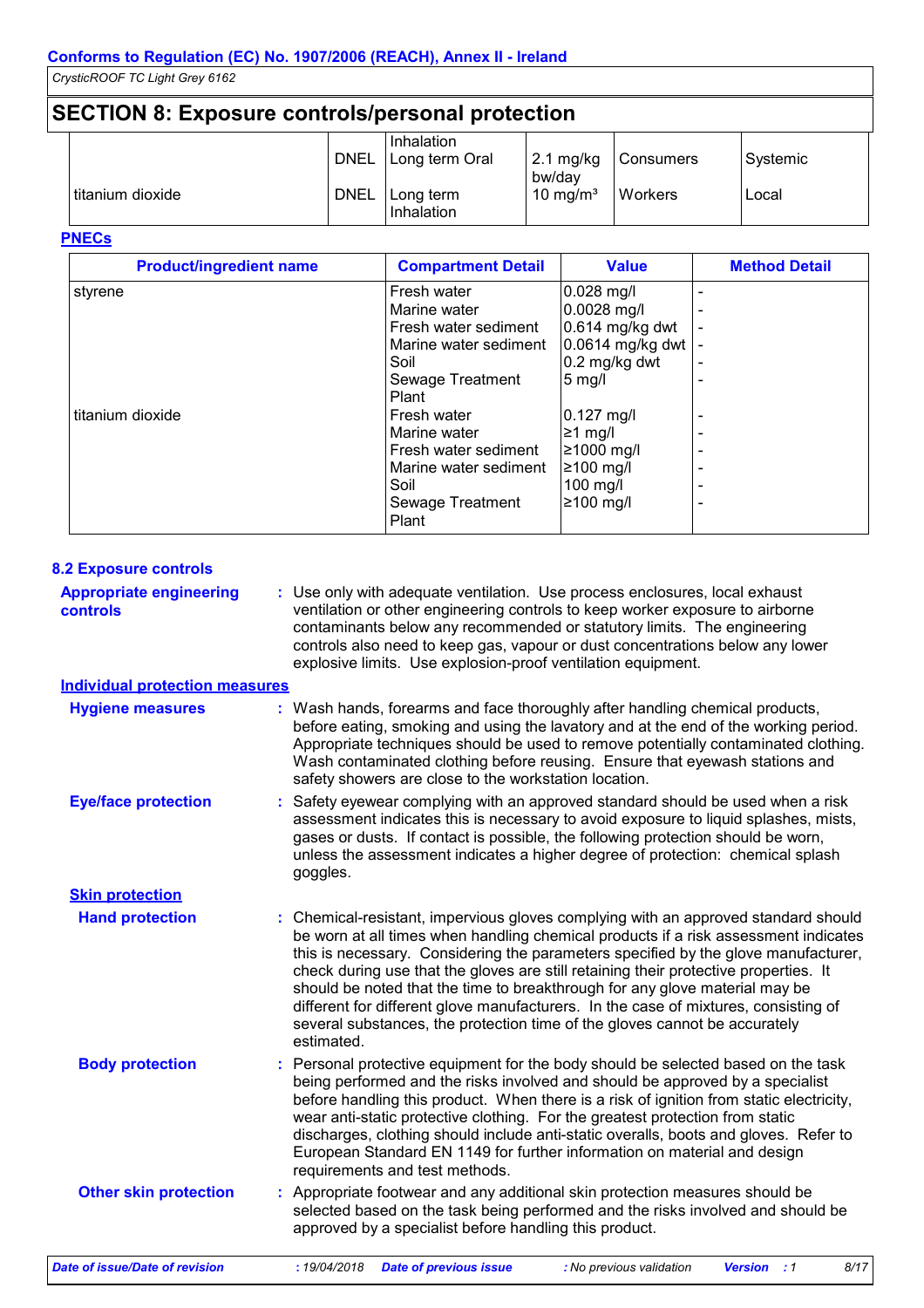### **SECTION 8: Exposure controls/personal protection**

| <b>Respiratory protection</b>                    | : Based on the hazard and potential for exposure, select a respirator that meets the<br>appropriate standard or certification. Respirators must be used according to a<br>respiratory protection program to ensure proper fitting, training, and other important<br>aspects of use.                                             |
|--------------------------------------------------|---------------------------------------------------------------------------------------------------------------------------------------------------------------------------------------------------------------------------------------------------------------------------------------------------------------------------------|
| <b>Environmental exposure</b><br><b>controls</b> | : Emissions from ventilation or work process equipment should be checked to<br>ensure they comply with the requirements of environmental protection legislation.<br>In some cases, fume scrubbers, filters or engineering modifications to the process<br>equipment will be necessary to reduce emissions to acceptable levels. |

### **SECTION 9: Physical and chemical properties**

| 9.1 Information on basic physical and chemical properties  |    |                                                      |
|------------------------------------------------------------|----|------------------------------------------------------|
| <b>Appearance</b>                                          |    |                                                      |
| <b>Physical state</b>                                      | t. | Liquid.                                              |
| <b>Colour</b>                                              | t  | Not available.                                       |
| <b>Odour</b>                                               |    | Solvent                                              |
| <b>Odour threshold</b>                                     | ŧ. | Not available.                                       |
| pH                                                         |    | Not available.                                       |
| <b>Melting point/freezing point</b>                        | ÷. | Not available.                                       |
| <b>Initial boiling point and</b><br>boiling range          |    | : Not available.                                     |
| <b>Flash point</b>                                         | t. | Closed cup: 32°C                                     |
| <b>Evaporation rate</b>                                    |    | Not available.                                       |
| <b>Flammability (solid, gas)</b>                           | t. | Not available.                                       |
| <b>Burning time</b>                                        | t  | Not applicable.                                      |
| <b>Burning rate</b>                                        | t  | Not applicable.                                      |
| <b>Upper/lower flammability or</b><br>explosive limits     | ÷. | Not available.                                       |
| <b>Vapour pressure</b>                                     |    | Not available.                                       |
| <b>Vapour density</b>                                      |    | Not available.                                       |
| <b>Relative density</b>                                    | t. | 1.1 to 1.2                                           |
| <b>Solubility(ies)</b>                                     | t. | Not available.                                       |
| <b>Solubility in water</b>                                 | ŧ. | Not available.                                       |
| <b>Partition coefficient: n-octanol/</b><br>water          |    | : Not available.                                     |
| <b>Auto-ignition temperature</b>                           | ÷. | Not available.                                       |
| <b>Decomposition temperature</b>                           | t. | Not available.                                       |
| <b>Viscosity</b>                                           | t  | Kinematic (40 $^{\circ}$ C): >0.4 cm <sup>2</sup> /s |
| <b>Explosive properties</b>                                |    | Not available.                                       |
| <b>Oxidising properties</b>                                |    | Not available.                                       |
| <b>9.2 Other information</b>                               |    |                                                      |
| <b>Heat of combustion</b>                                  |    | Not available.                                       |
| <b>Enclosed space ignition -</b><br><b>Time equivalent</b> | t. | Not applicable.                                      |
| the property of the control of the con-                    |    |                                                      |

No additional information.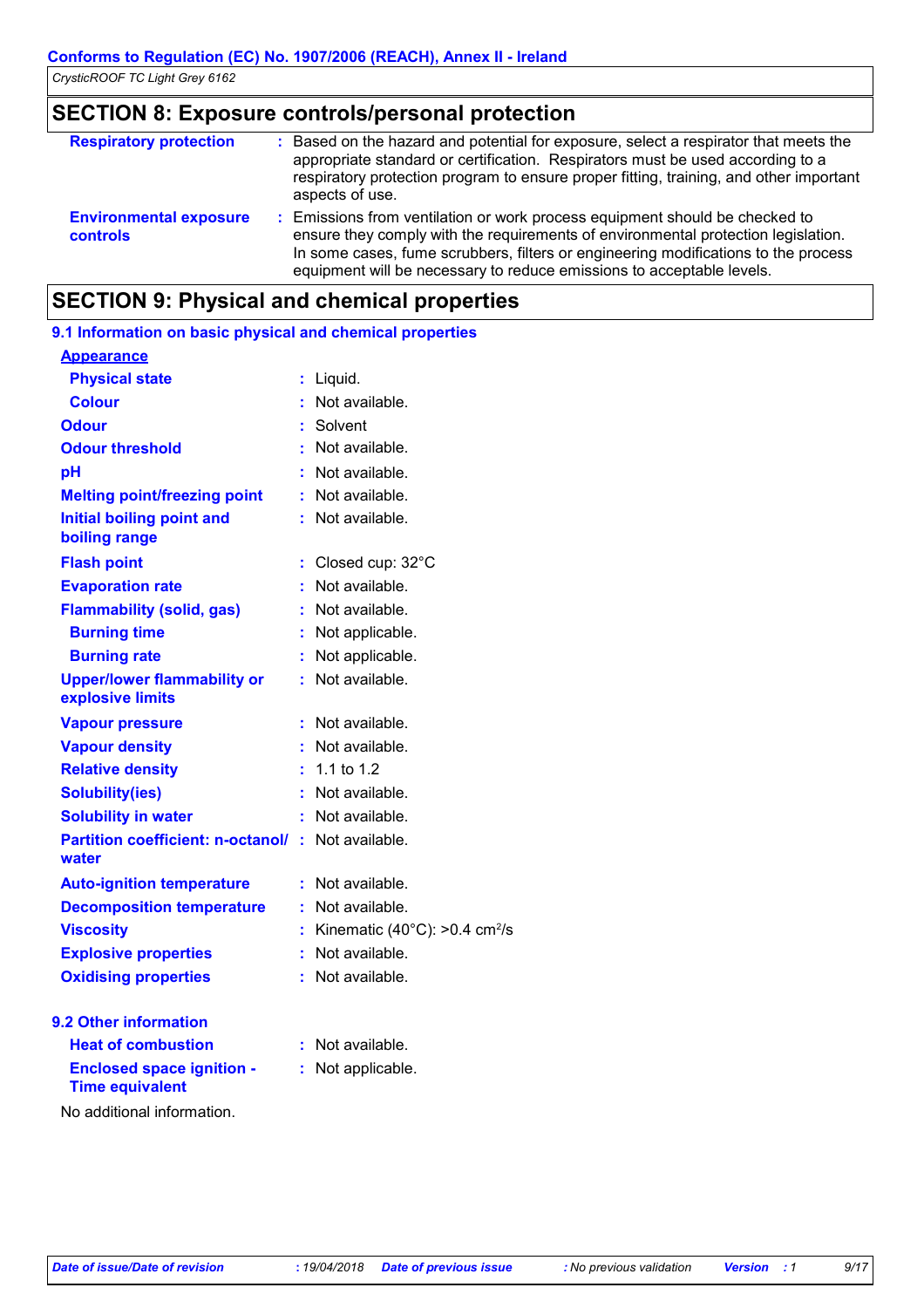## **SECTION 10: Stability and reactivity**

| <b>10.1 Reactivity</b>                            | : No specific test data related to reactivity available for this product or its ingredients.                                                                                 |
|---------------------------------------------------|------------------------------------------------------------------------------------------------------------------------------------------------------------------------------|
| <b>10.2 Chemical stability</b>                    | : The product is stable.                                                                                                                                                     |
| <b>10.3 Possibility of</b><br>hazardous reactions | : Under normal conditions of storage and use, hazardous reactions will not occur.                                                                                            |
| <b>10.4 Conditions to avoid</b>                   | : Avoid all possible sources of ignition (spark or flame). Do not pressurise, cut, weld,<br>braze, solder, drill, grind or expose containers to heat or sources of ignition. |
| 10.5 Incompatible materials                       | : Reactive or incompatible with the following materials:<br>oxidizing materials                                                                                              |
| <b>10.6 Hazardous</b><br>decomposition products   | : Under normal conditions of storage and use, hazardous decomposition products<br>should not be produced.                                                                    |

### **SECTION 11: Toxicological information**

#### **11.1 Information on toxicological effects**

#### **Acute toxicity**

| <b>Product/ingredient name</b> | <b>Result</b>                    | <b>Species</b> | <b>Dose</b>             | <b>Exposure</b> |
|--------------------------------|----------------------------------|----------------|-------------------------|-----------------|
| styrene                        | LC50 Inhalation Gas.             | Rat            | 2770 ppm                | 4 hours         |
|                                | <b>LC50 Inhalation Vapour</b>    | Rat            | 11800 mg/m <sup>3</sup> | 4 hours         |
|                                | LD50 Dermal                      | Rat            | >2000 mg/kg             |                 |
|                                | LD50 Oral                        | Rat            | 2650 mg/kg              |                 |
| Ititanium dioxide              | <b>LC50 Inhalation Dusts and</b> | Rat            | $>6.8$ mg/l             | 4 hours         |
|                                | mists                            |                |                         |                 |
|                                | LD50 Oral                        | Rat            | >5000 mg/kg             |                 |
| oxybenzone                     | LD50 Oral                        | Rat            | 7400 mg/kg              |                 |
| 2-(2-butoxyethoxy) ethanol     | LD50 Dermal                      | Rabbit         | 2700 mg/kg              |                 |
|                                | LD50 Oral                        | Rat            | 4500 mg/kg              |                 |
| 1-methoxy-2-propanol           | LD50 Dermal                      | Rabbit         | $13$ g/kg               |                 |
|                                | LD50 Oral                        | Rat            | 6600 mg/kg              |                 |
| phenol                         | LD50 Dermal                      | Rabbit         | 630 mg/kg               |                 |
|                                | LD50 Dermal                      | Rat            | 669 mg/kg               |                 |
|                                | LD50 Oral                        | Rat            | 317 mg/kg               |                 |

**Conclusion/Summary :** Not available.

**Acute toxicity estimates**

| <b>Route</b>         | <b>ATE value</b> |  |  |
|----------------------|------------------|--|--|
| Inhalation (gases)   | 10234.4 ppm      |  |  |
| Inhalation (vapours) | 43.6 mg/l        |  |  |

#### **Irritation/Corrosion**

| <b>Product/ingredient name</b> | <b>Result</b>            | <b>Species</b> | <b>Score</b> | <b>Exposure</b>                 | <b>Observation</b> |
|--------------------------------|--------------------------|----------------|--------------|---------------------------------|--------------------|
| styrene                        | Eyes - Mild irritant     | Human          |              | 50 parts per<br><b>Imillion</b> |                    |
|                                | Eyes - Moderate irritant | Rabbit         |              | l24 hours 100<br>milligrams     |                    |
|                                | Eyes - Severe irritant   | Rabbit         |              | 100<br>milligrams               |                    |
|                                | Skin - Mild irritant     | Rabbit         |              | 500<br>milligrams               |                    |
|                                | Skin - Moderate irritant | Rabbit         |              | 100 Percent                     |                    |
| 2-(2-butoxyethoxy)ethanol      | Eyes - Moderate irritant | Rabbit         |              | 24 hours 20<br>milligrams       |                    |
|                                | Eyes - Severe irritant   | Rabbit         |              | 20 milligrams                   |                    |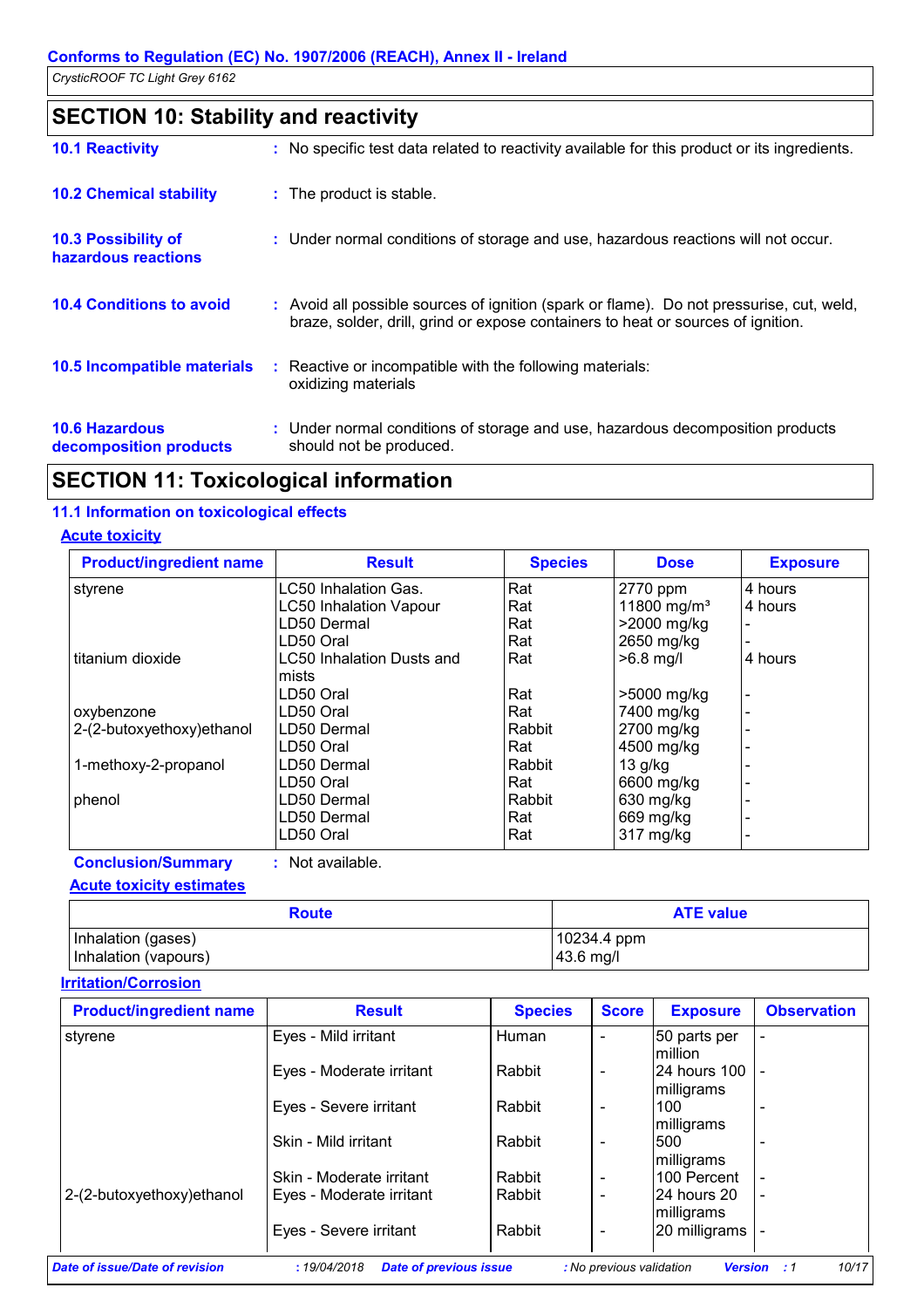## **SECTION 11: Toxicological information**

|                           | $\overline{\phantom{a}}$ . The contract of the contract of the contract of the contract of the contract of the contract of the contract of the contract of the contract of the contract of the contract of the contract of the contract of |        |                          |              |  |
|---------------------------|--------------------------------------------------------------------------------------------------------------------------------------------------------------------------------------------------------------------------------------------|--------|--------------------------|--------------|--|
| 1-methoxy-2-propanol      | Skin - Mild irritant                                                                                                                                                                                                                       | Rabbit |                          | 500          |  |
|                           |                                                                                                                                                                                                                                            |        |                          | milligrams   |  |
| phenol                    | Eyes - Mild irritant                                                                                                                                                                                                                       | Rabbit | $\overline{\phantom{a}}$ | 0.5 minutes  |  |
|                           |                                                                                                                                                                                                                                            |        |                          | 5 milligrams |  |
|                           | Eyes - Severe irritant                                                                                                                                                                                                                     | Rabbit |                          | 5 milligrams |  |
|                           | Skin - Severe irritant                                                                                                                                                                                                                     | Pig    |                          | 0.5 minutes  |  |
|                           |                                                                                                                                                                                                                                            |        |                          | 400          |  |
|                           |                                                                                                                                                                                                                                            |        |                          | microliters  |  |
|                           | Skin - Mild irritant                                                                                                                                                                                                                       | Rabbit |                          | 100          |  |
|                           |                                                                                                                                                                                                                                            |        |                          | milligrams   |  |
|                           | Skin - Severe irritant                                                                                                                                                                                                                     | Rabbit |                          | 535          |  |
|                           |                                                                                                                                                                                                                                            |        |                          | milligrams   |  |
| <b>Conclusion/Summary</b> | : Not available.                                                                                                                                                                                                                           |        |                          |              |  |
| <b>Sensitisation</b>      |                                                                                                                                                                                                                                            |        |                          |              |  |
| <b>Conclusion/Summary</b> | : Not available.                                                                                                                                                                                                                           |        |                          |              |  |
| <b>Mutagenicity</b>       |                                                                                                                                                                                                                                            |        |                          |              |  |

| <b>Conclusion/Summary</b>    | : Not available.   |
|------------------------------|--------------------|
| <b>Carcinogenicity</b>       |                    |
| <b>Conclusion/Summary</b>    | : Not available.   |
| <b>Reproductive toxicity</b> |                    |
| <b>Conclusion/Summary</b>    | $:$ Not available. |
| <b>Teratogenicity</b>        |                    |

## **Conclusion/Summary :** Not available.

### **Specific target organ toxicity (single exposure)**

| <b>Product/ingredient name</b> | <b>Category</b> | <b>Route of</b><br>exposure | <b>Target organs</b>              |
|--------------------------------|-----------------|-----------------------------|-----------------------------------|
| I stvrene                      | Category 3      | Not applicable.             | Respiratory tract<br>l irritation |

#### **Specific target organ toxicity (repeated exposure)**

| <b>Product/ingredient name</b> | <b>Category</b> | <b>Route of</b><br>exposure | <b>Target organs</b> |
|--------------------------------|-----------------|-----------------------------|----------------------|
| ∣styrene                       | Category 1      | Not determined              | hearing organs       |

#### **Aspiration hazard**

| <b>Product/ingredient name</b> | <b>Result</b>                         |
|--------------------------------|---------------------------------------|
| I styrene                      | <b>ASPIRATION HAZARD - Category 1</b> |

| <b>Information on likely routes : Not available.</b><br>of exposure |                                                                                     |
|---------------------------------------------------------------------|-------------------------------------------------------------------------------------|
| <b>Potential acute health effects</b>                               |                                                                                     |
| Eye contact                                                         | : Causes serious eye irritation.                                                    |
| <b>Inhalation</b>                                                   | : Harmful if inhaled. May cause respiratory irritation.                             |
| <b>Skin contact</b>                                                 | : Causes skin irritation.                                                           |
| <b>Ingestion</b>                                                    | : No known significant effects or critical hazards.                                 |
|                                                                     | <b>Symptoms related to the physical, chemical and toxicological characteristics</b> |
| <b>Eve contact</b>                                                  | $:$ Adverse symptoms may include the following:                                     |

| Eye contact | : Adverse symptoms may include the following:<br>pain or irritation<br>watering<br>redness |
|-------------|--------------------------------------------------------------------------------------------|
|             |                                                                                            |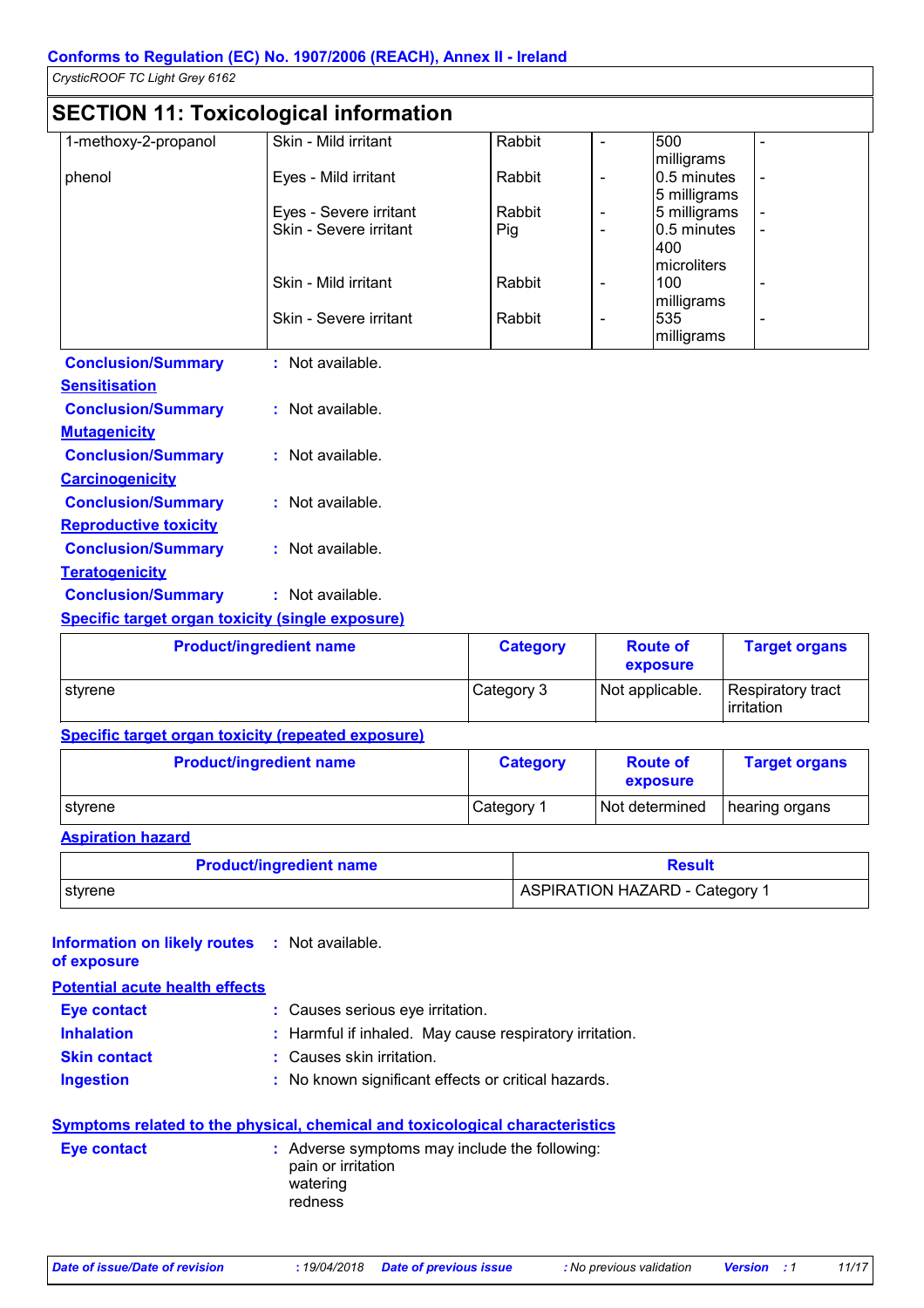### **SECTION 11: Toxicological information**

| <b>Inhalation</b>   | : Adverse symptoms may include the following:<br>respiratory tract irritation<br>coughing<br>reduced foetal weight<br>increase in foetal deaths<br>skeletal malformations |
|---------------------|---------------------------------------------------------------------------------------------------------------------------------------------------------------------------|
| <b>Skin contact</b> | : Adverse symptoms may include the following:<br>irritation<br>redness<br>reduced foetal weight<br>increase in foetal deaths<br>skeletal malformations                    |
| <b>Ingestion</b>    | : Adverse symptoms may include the following:<br>reduced foetal weight<br>increase in foetal deaths<br>skeletal malformations                                             |

#### **Delayed and immediate effects as well as chronic effects from short and long-term exposure Short term exposure Long term exposure Potential immediate effects Potential delayed effects : :** Not available. **Potential immediate :** Not available. : Not available.

**effects Potential delayed effects :** Not available.

#### **Potential chronic health effects**

| <b>Product/ingredient name</b> | <b>Result</b>                                                                               | <b>Species</b>                                                    | <b>Dose</b>           | <b>Exposure</b> |  |
|--------------------------------|---------------------------------------------------------------------------------------------|-------------------------------------------------------------------|-----------------------|-----------------|--|
| styrene                        | Chronic NOAEL Dermal<br>Chronic NOAEL Inhalation<br>Gas.                                    | Rat<br>Rat                                                        | $615$ mg/kg<br>20 ppm | 8 hours         |  |
| <b>Conclusion/Summary</b>      | : Not available.                                                                            |                                                                   |                       |                 |  |
| <b>General</b>                 |                                                                                             | : Causes damage to organs through prolonged or repeated exposure. |                       |                 |  |
| <b>Carcinogenicity</b>         | : Suspected of causing cancer. Risk of cancer depends on duration and level of<br>exposure. |                                                                   |                       |                 |  |
| <b>Mutagenicity</b>            | : No known significant effects or critical hazards.                                         |                                                                   |                       |                 |  |
| <b>Teratogenicity</b>          | : Suspected of damaging the unborn child.                                                   |                                                                   |                       |                 |  |
| <b>Developmental effects</b>   | : No known significant effects or critical hazards.                                         |                                                                   |                       |                 |  |
| <b>Fertility effects</b>       | : No known significant effects or critical hazards.                                         |                                                                   |                       |                 |  |

#### **Other information :** : Not available.

### **SECTION 12: Ecological information**

#### **12.1 Toxicity**

| <b>Product/ingredient name</b> | <b>Result</b>                                | <b>Species</b>                             | <b>Exposure</b> |
|--------------------------------|----------------------------------------------|--------------------------------------------|-----------------|
| styrene                        | Acute EC50 1400 µg/l Fresh water             | Algae - Pseudokirchneriella<br>subcapitata | 72 hours        |
|                                | Acute EC50 33 mg/l Fresh water               | Algae - Pseudokirchneriella<br>subcapitata | 96 hours        |
|                                | Acute EC50 4700 µg/l Fresh water             | Daphnia - Daphnia magna                    | 48 hours        |
|                                | Acute LC50 52 mg/l Marine water              | Crustaceans - Artemia salina               | 48 hours        |
|                                | Acute LC50 4020 µg/l Fresh water             | Fish - Pimephales promelas                 | 196 hours       |
|                                | Chronic NOEC 1.01 mg/l                       | Daphnia                                    | 21 days         |
| titanium dioxide               | Acute EC50 27.8 mg/l Fresh water             | Daphnia - Daphnia magna                    | 48 hours        |
| Date of issue/Date of revision | <b>Date of previous issue</b><br>:19/04/2018 | : No previous validation<br><b>Version</b> | 12/17<br>- 1    |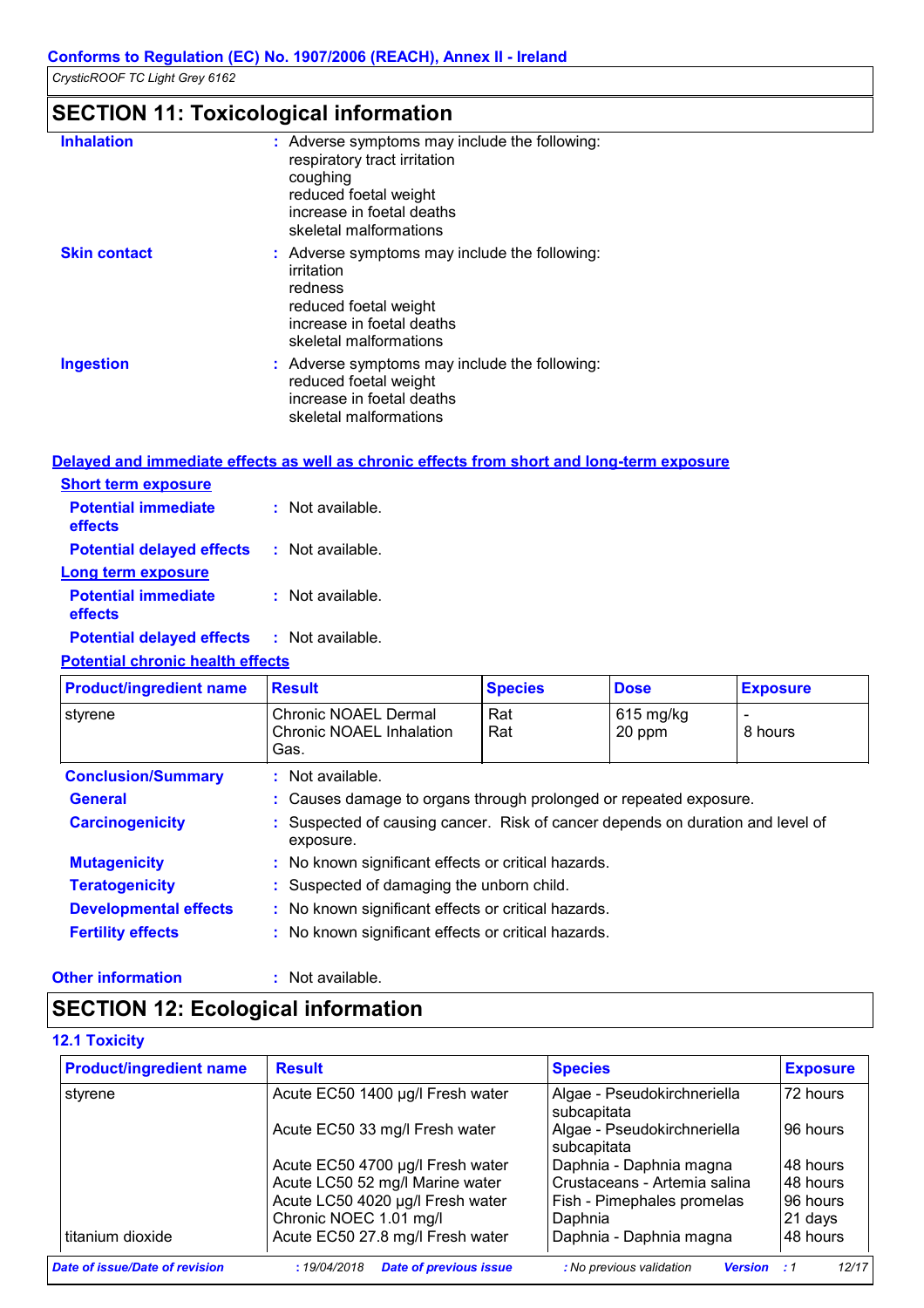### **SECTION 12: Ecological information**

|                            | Acute LC50 15.9 mg/l Fresh water    | Crustaceans - Ceriodaphnia     | 48 hours |
|----------------------------|-------------------------------------|--------------------------------|----------|
|                            |                                     | dubia - Neonate                |          |
|                            | Acute LC50 >1000 mg/l               | Fish - Pimephales promelas     | 96 hours |
| oxybenzone                 | Acute EC50 13.87 µg/l Marine water  | Algae - Isochrysis galbana -   | 72 hours |
|                            |                                     | Exponential growth phase       |          |
|                            | Chronic EC10 3.69 µg/l Marine water | Algae - Isochrysis galbana -   | 72 hours |
|                            |                                     | Exponential growth phase       |          |
|                            | Chronic NOEC 90 µg/l Fresh water    | Fish - Oryzias latipes - Adult | 28 days  |
| 2-(2-butoxyethoxy) ethanol | Acute LC50 1300000 µg/l Fresh water | Fish - Lepomis macrochirus     | 96 hours |
| phenol                     | Chronic NOEC 16 µg/l Marine water   | Algae - Hormosira banksii -    | 72 hours |
|                            |                                     | Gamete                         |          |
|                            | Chronic NOEC 1.5 mg/l Fresh water   | Daphnia - Daphnia magna        | 21 days  |
| <b>Conclusion/Summary</b>  | Not available.                      |                                |          |

#### **12.2 Persistence and degradability**

**Conclusion/Summary :** Not available.

| <b>Product/ingredient name</b> | <b>Aquatic half-life</b> | <b>Photolysis</b> | Biodegradability |
|--------------------------------|--------------------------|-------------------|------------------|
| l stvrene                      |                          |                   | Readily          |
| l oxvbenzone                   |                          |                   | I Not readilv    |

#### **12.3 Bioaccumulative potential**

| <b>Product/ingredient name</b> | $ $ Loa $P_{\text{ow}}$ | <b>BCF</b> | <b>Potential</b> |
|--------------------------------|-------------------------|------------|------------------|
| styrene                        | 0.35                    | 13.49      | low              |
| oxybenzone                     | 3.79                    | 39 to 160  | low              |
| 2-(2-butoxyethoxy)ethanol      |                         |            | low              |
| 1-methoxy-2-propanol           | <'                      |            | low              |
| phenol                         | 1.47                    | 647        | high             |

| 12.4 Mobility in soil                                 |                  |
|-------------------------------------------------------|------------------|
| <b>Soil/water partition</b><br>coefficient $(K_{oc})$ | : Not available. |
| <b>Mobility</b>                                       | : Not available. |

| 12.5 Results of PBT and vPvB assessment |
|-----------------------------------------|
|                                         |

| <b>PBT</b> | : Not applicable. |  |
|------------|-------------------|--|
| vPvB       | : Not applicable. |  |

**12.6 Other adverse effects** : No known significant effects or critical hazards.

### **SECTION 13: Disposal considerations**

The information in this section contains generic advice and guidance. The list of Identified Uses in Section 1 should be consulted for any available use-specific information provided in the Exposure Scenario(s).

#### **13.1 Waste treatment methods**

| <b>Product</b>                             |                                                                                                                                                                                                                                                                                                                                                                                                                                                                                                                                                      |
|--------------------------------------------|------------------------------------------------------------------------------------------------------------------------------------------------------------------------------------------------------------------------------------------------------------------------------------------------------------------------------------------------------------------------------------------------------------------------------------------------------------------------------------------------------------------------------------------------------|
| <b>Methods of disposal</b>                 | : The generation of waste should be avoided or minimised wherever possible.<br>Disposal of this product, solutions and any by-products should at all times comply<br>with the requirements of environmental protection and waste disposal legislation<br>and any regional local authority requirements. Dispose of surplus and non-<br>recyclable products via a licensed waste disposal contractor. Waste should not be<br>disposed of untreated to the sewer unless fully compliant with the requirements of<br>all authorities with jurisdiction. |
| <b>Hazardous waste</b><br><b>Packaging</b> | : The classification of the product may meet the criteria for a hazardous waste.                                                                                                                                                                                                                                                                                                                                                                                                                                                                     |
| Date of issue/Date of revision             | <b>Date of previous issue</b><br>: No previous validation<br>13/17<br>:19/04/2018<br><b>Version</b>                                                                                                                                                                                                                                                                                                                                                                                                                                                  |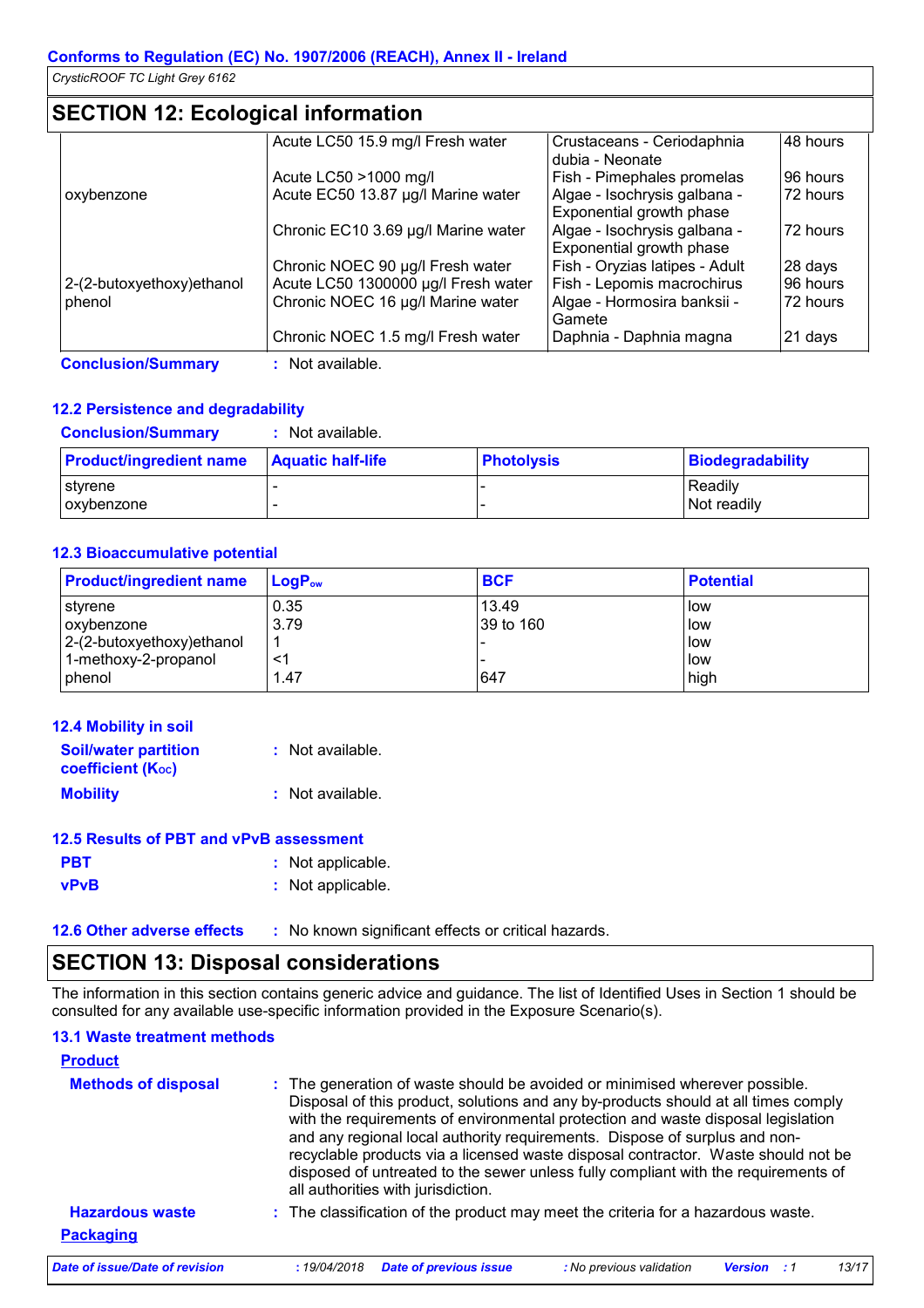### **SECTION 13: Disposal considerations**

| <b>Methods of disposal</b> | : The generation of waste should be avoided or minimised wherever possible. Waste<br>packaging should be recycled. Incineration or landfill should only be considered<br>when recycling is not feasible.                                                                                                                                                                                                                                                                                                                                                      |
|----------------------------|---------------------------------------------------------------------------------------------------------------------------------------------------------------------------------------------------------------------------------------------------------------------------------------------------------------------------------------------------------------------------------------------------------------------------------------------------------------------------------------------------------------------------------------------------------------|
| <b>Special precautions</b> | : This material and its container must be disposed of in a safe way. Care should be<br>taken when handling emptied containers that have not been cleaned or rinsed out.<br>Empty containers or liners may retain some product residues. Vapour from product<br>residues may create a highly flammable or explosive atmosphere inside the<br>container. Do not cut, weld or grind used containers unless they have been cleaned<br>thoroughly internally. Avoid dispersal of spilt material and runoff and contact with<br>soil, waterways, drains and sewers. |

### **SECTION 14: Transport information**

|                                           | <b>ADR/RID</b>                                                                                                                  | <b>IMDG</b>                                                             | <b>IATA</b>                                                                                                                                                                                                                                                                                   |
|-------------------------------------------|---------------------------------------------------------------------------------------------------------------------------------|-------------------------------------------------------------------------|-----------------------------------------------------------------------------------------------------------------------------------------------------------------------------------------------------------------------------------------------------------------------------------------------|
| 14.1 UN number                            | <b>UN1866</b>                                                                                                                   | <b>UN1866</b>                                                           | <b>UN1866</b>                                                                                                                                                                                                                                                                                 |
| 14.2 UN proper<br>shipping name           | <b>RESIN SOLUTION</b>                                                                                                           | <b>RESIN SOLUTION</b>                                                   | Resin solution                                                                                                                                                                                                                                                                                |
| <b>14.3 Transport</b><br>hazard class(es) | $\mathbf{3}$                                                                                                                    | 3                                                                       | 3                                                                                                                                                                                                                                                                                             |
| 14.4 Packing<br>group                     | $\mathbf{III}$                                                                                                                  | III                                                                     | $\mathbf{III}$                                                                                                                                                                                                                                                                                |
| 14.5<br><b>Environmental</b><br>hazards   | No.                                                                                                                             | No.                                                                     | No.                                                                                                                                                                                                                                                                                           |
| <b>Additional</b><br><b>information</b>   | <b>Hazard identification</b><br>number 30<br><b>Limited quantity 5 L</b><br><b>Special provisions 640E</b><br>Tunnel code (D/E) | <b>Emergency schedules F-E,</b><br>$S-E$<br>Special provisions 223, 955 | <b>Quantity limitation</b><br>Passenger and Cargo Aircraft:<br>60 L. Packaging instructions:<br>355. Cargo Aircraft Only: 220<br>L. Packaging instructions: 366.<br><b>Limited Quantities -</b><br>Passenger Aircraft: 10 L.<br>Packaging instructions: Y344.<br><b>Special provisions A3</b> |

**user**

**14.6 Special precautions for : Transport within user's premises: always transport in closed containers that are** upright and secure. Ensure that persons transporting the product know what to do in the event of an accident or spillage.

**14.7 Transport in bulk according to Annex II of Marpol and the IBC Code**

**:** Not available.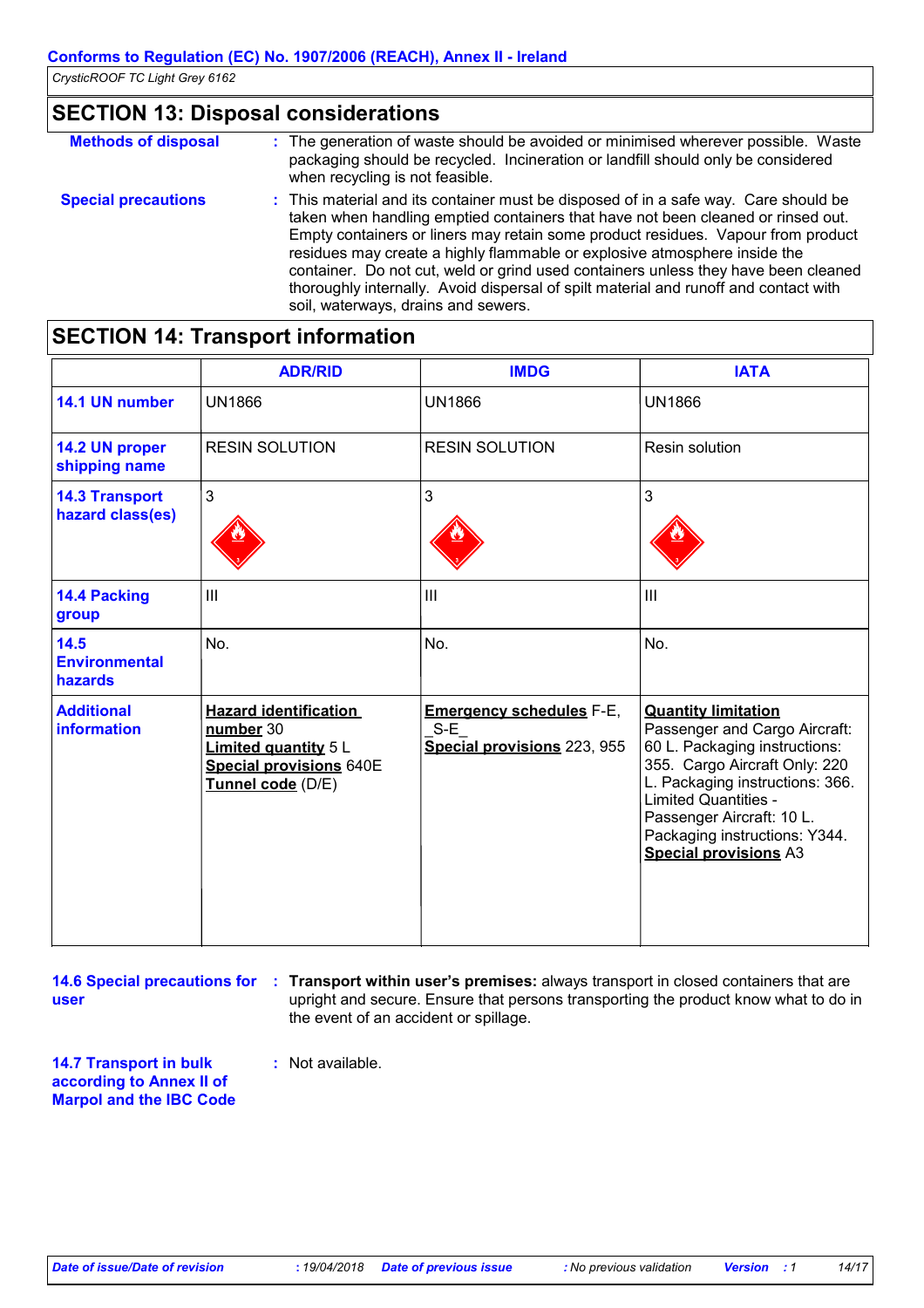### **SECTION 15: Regulatory information**

**15.1 Safety, health and environmental regulations/legislation specific for the substance or mixture EU Regulation (EC) No. 1907/2006 (REACH)**

#### **Annex XIV - List of substances subject to authorisation**

#### **Annex XIV**

None of the components are listed.

**Annex XVII - Restrictions : Not applicable.** 

#### **on the manufacture, placing on the market and use of certain dangerous substances, mixtures and articles**

#### **Other EU regulations**

| <b>Product/ingredient name Carcinogenic</b> | <b>effects</b>                | <b>Mutagenic effects</b> | Developmental<br>effects         | <b>Fertility effects</b> |
|---------------------------------------------|-------------------------------|--------------------------|----------------------------------|--------------------------|
| styrene                                     |                               |                          | Repr. 2, H361d<br>(Unborn child) |                          |
| titanium dioxide                            | Carc. 2, H351<br>(inhalation) |                          |                                  |                          |
| <b>I</b> phenol                             |                               | Muta. 2, H341            |                                  |                          |

#### **Seveso Directive**

This product is controlled under the Seveso Directive.

| Danger criteria                  |                                                             |  |
|----------------------------------|-------------------------------------------------------------|--|
| <b>Category</b>                  |                                                             |  |
|                                  | P5c: Flammable liquids 2 and 3 not falling under P5a or P5b |  |
| <b>International requlations</b> |                                                             |  |
| <b>Listed on inventory.</b>      | Not determined<br><b>COL</b>                                |  |
|                                  |                                                             |  |

#### **15.2 Chemical safety assessment** This product contains substances for which Chemical Safety Assessments are still **:** required.

### **SECTION 16: Other information**

 $\nabla$  Indicates information that has changed from previously issued version.

| <b>Abbreviations and</b> | $:$ ATE = Acute Toxicity Estimate                                             |
|--------------------------|-------------------------------------------------------------------------------|
| acronyms                 | CLP = Classification, Labelling and Packaging Regulation [Regulation (EC) No. |
|                          | 1272/2008]                                                                    |
|                          | DMEL = Derived Minimal Effect Level                                           |
|                          | DNEL = Derived No Effect Level                                                |
|                          | EUH statement = CLP-specific Hazard statement                                 |
|                          | PBT = Persistent, Bioaccumulative and Toxic                                   |
|                          | PNEC = Predicted No Effect Concentration                                      |
|                          | <b>RRN = REACH Registration Number</b>                                        |
|                          | vPvB = Very Persistent and Very Bioaccumulative                               |
|                          |                                                                               |

**Procedure used to derive the classification according to Regulation (EC) No. 1272/2008 [CLP/GHS]**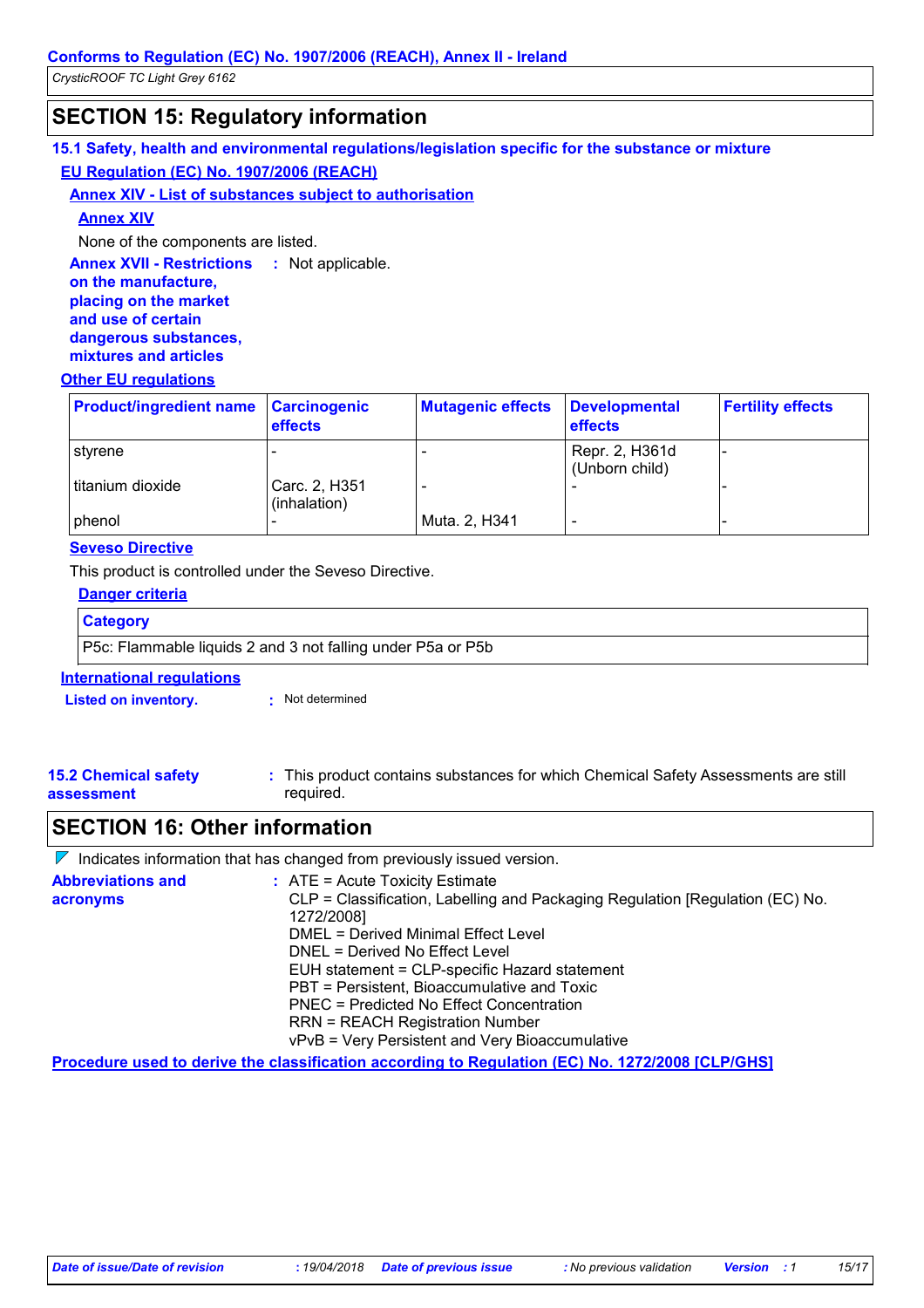### **SECTION 16: Other information**

| ווטווומנוטווו שנוופו ווווטווומנוטוו                                                                                                                                                                                    |                                                                                                                                                                                                                                                                                                                                                                                                                                                 |                                                                                                                                                                                                                                                                                                                                                                                                                                                                                                                                                                                                                                                                                                                                                                                                                                                                   |  |
|------------------------------------------------------------------------------------------------------------------------------------------------------------------------------------------------------------------------|-------------------------------------------------------------------------------------------------------------------------------------------------------------------------------------------------------------------------------------------------------------------------------------------------------------------------------------------------------------------------------------------------------------------------------------------------|-------------------------------------------------------------------------------------------------------------------------------------------------------------------------------------------------------------------------------------------------------------------------------------------------------------------------------------------------------------------------------------------------------------------------------------------------------------------------------------------------------------------------------------------------------------------------------------------------------------------------------------------------------------------------------------------------------------------------------------------------------------------------------------------------------------------------------------------------------------------|--|
| <b>Classification</b>                                                                                                                                                                                                  |                                                                                                                                                                                                                                                                                                                                                                                                                                                 | <b>Justification</b>                                                                                                                                                                                                                                                                                                                                                                                                                                                                                                                                                                                                                                                                                                                                                                                                                                              |  |
| Flam. Liq. 3, H226<br>Acute Tox. 4, H332<br>Skin Irrit. 2, H315<br>Eye Irrit. 2, H319<br>Carc. 2, H351<br>Repr. 2, H361d (Unborn child)<br><b>STOT SE 3, H335</b><br><b>STOT RE 1, H372</b><br>Aquatic Chronic 3, H412 |                                                                                                                                                                                                                                                                                                                                                                                                                                                 | On basis of test data<br>Calculation method<br>Calculation method<br>Calculation method<br>Calculation method<br>Calculation method<br>Calculation method<br>Calculation method<br><b>Calculation method</b>                                                                                                                                                                                                                                                                                                                                                                                                                                                                                                                                                                                                                                                      |  |
| <b>Full text of abbreviated H</b><br><b>statements</b>                                                                                                                                                                 | : H226<br>Flammable liquid and vapour.<br>H301<br>Toxic if swallowed.                                                                                                                                                                                                                                                                                                                                                                           |                                                                                                                                                                                                                                                                                                                                                                                                                                                                                                                                                                                                                                                                                                                                                                                                                                                                   |  |
|                                                                                                                                                                                                                        | H304<br>H311<br>Toxic in contact with skin.<br>H314<br>H315<br>Causes skin irritation.<br>H318<br>Causes serious eye damage.<br>H319<br>Causes serious eye irritation.<br>H331<br>Toxic if inhaled.<br>H332<br>Harmful if inhaled.<br>H335<br>May cause respiratory irritation.<br>H336<br>H341<br>H351<br>(inhalation)<br>H351<br>Suspected of causing cancer.<br>H361d<br>H372<br>H373<br>H400<br>Very toxic to aquatic life.<br>H411<br>H412 | May be fatal if swallowed and enters airways.<br>Causes severe skin burns and eye damage.<br>May cause drowsiness or dizziness.<br>Suspected of causing genetic defects.<br>Suspected of causing cancer if inhaled.<br>Suspected of damaging the unborn child.<br>Causes damage to organs through prolonged or repeated exposure.<br>May cause damage to organs through prolonged or repeated exposure.<br>Toxic to aquatic life with long lasting effects.<br>Harmful to aquatic life with long lasting effects.                                                                                                                                                                                                                                                                                                                                                 |  |
| <b>Full text of classifications</b><br>[CLP/GHS]                                                                                                                                                                       | : Acute Tox. 3, H301<br>Acute Tox. 3, H311<br>Acute Tox. 3, H331<br>Acute Tox. 4, H332<br>Aquatic Acute 1, H400                                                                                                                                                                                                                                                                                                                                 | ACUTE TOXICITY (oral) - Category 3<br><b>ACUTE TOXICITY (dermal) - Category 3</b><br><b>ACUTE TOXICITY (inhalation) - Category 3</b><br><b>ACUTE TOXICITY (inhalation) - Category 4</b><br>SHORT-TERM (ACUTE) AQUATIC HAZARD - Category                                                                                                                                                                                                                                                                                                                                                                                                                                                                                                                                                                                                                           |  |
|                                                                                                                                                                                                                        |                                                                                                                                                                                                                                                                                                                                                                                                                                                 | Aquatic Chronic 2, H411 LONG-TERM (CHRONIC) AQUATIC HAZARD -<br>Category 2                                                                                                                                                                                                                                                                                                                                                                                                                                                                                                                                                                                                                                                                                                                                                                                        |  |
|                                                                                                                                                                                                                        | Aquatic Chronic 3, H412<br>Asp. Tox. 1, H304<br>Carc. 2, H351<br>(inhalation)<br>Carc. 2, H351<br>Eye Dam. 1, H318<br>Eye Irrit. 2, H319<br>Flam. Liq. 3, H226<br>Muta. 2, H341<br>Repr. 2, H361d<br>Skin Corr. 1B, H314<br>Skin Irrit. 2, H315<br>STOT RE 1, H372<br>STOT RE 2, H373<br>STOT SE 3, H335<br>STOT SE 3, H336                                                                                                                     | LONG-TERM (CHRONIC) AQUATIC HAZARD -<br>Category 3<br><b>ASPIRATION HAZARD - Category 1</b><br>CARCINOGENICITY (inhalation) - Category 2<br><b>CARCINOGENICITY - Category 2</b><br>SERIOUS EYE DAMAGE/EYE IRRITATION - Category 1<br>SERIOUS EYE DAMAGE/EYE IRRITATION - Category 2<br>FLAMMABLE LIQUIDS - Category 3<br><b>GERM CELL MUTAGENICITY - Category 2</b><br>REPRODUCTIVE TOXICITY (Unborn child) - Category 2<br>SKIN CORROSION/IRRITATION - Category 1B<br>SKIN CORROSION/IRRITATION - Category 2<br>SPECIFIC TARGET ORGAN TOXICITY - REPEATED<br><b>EXPOSURE - Category 1</b><br>SPECIFIC TARGET ORGAN TOXICITY - REPEATED<br><b>EXPOSURE - Category 2</b><br>SPECIFIC TARGET ORGAN TOXICITY - SINGLE<br>EXPOSURE (Respiratory tract irritation) - Category 3<br>SPECIFIC TARGET ORGAN TOXICITY - SINGLE<br>EXPOSURE (Narcotic effects) - Category 3 |  |